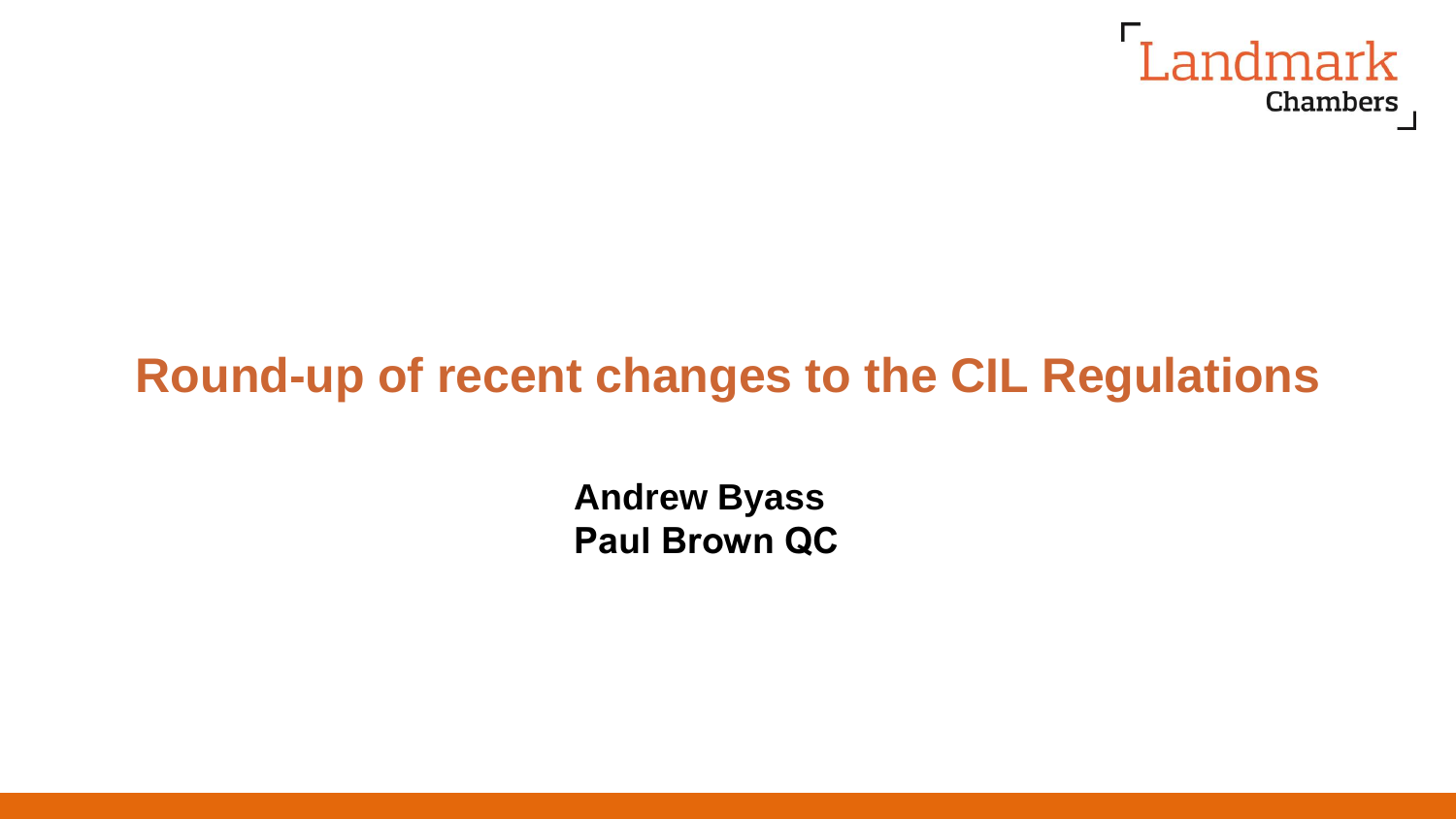# **CIL: A work in progress?**

- Since the introduction of CIL in 2010, the Regulations have been amended by the government repeatedly.
- The latest amendments are contained in the Community Infrastructure Levy (Amendment) (England) (No. 2) Regulations 2019/1103.

|        | Select all              | $1 - 10$                                                                      | 画 立                                                                                       |
|--------|-------------------------|-------------------------------------------------------------------------------|-------------------------------------------------------------------------------------------|
|        | $\frac{b}{205}$         |                                                                               | > 1. Community Infrastructure Levy (Amendment) (England) (No. 2) Regulations 2019/1103    |
|        |                         | > 2. Community Infrastructure Levy (Amendment) (England) Regulations 2019/966 | <b>bur</b>                                                                                |
| $\Box$ |                         | > 3. Community Infrastructure Levy (Amendment) Regulations 2018/172           | <b>RO</b>                                                                                 |
| П      |                         | > 4. Community Infrastructure Levy (Amendment) Regulations 2015/836           | $\frac{1}{105}$                                                                           |
| ۰      |                         | > 5. Community Infrastructure Levy (Amendment) Regulations 2014/385           | $\frac{D}{205}$                                                                           |
|        |                         | > 6. Community Infrastructure Levy (Amendment) Regulations 2013/982           | <b>ROP</b>                                                                                |
|        |                         | > 7. Community Infrastructure Levy (Amendment) Regulations 2012/2975          | $\frac{D}{205}$                                                                           |
|        | 2011/2918<br><b>RDF</b> |                                                                               | > 8. Local Authorities (Contracting Out of Community Infrastructure Levy Functions) Order |
|        |                         | > 9. Community Infrastructure Levy (Amendment) Regulations 2011/987           | <b>ROP</b>                                                                                |
|        |                         | 10. Community Infrastructure Levy Regulations 2010/948                        | 霝                                                                                         |

Landmark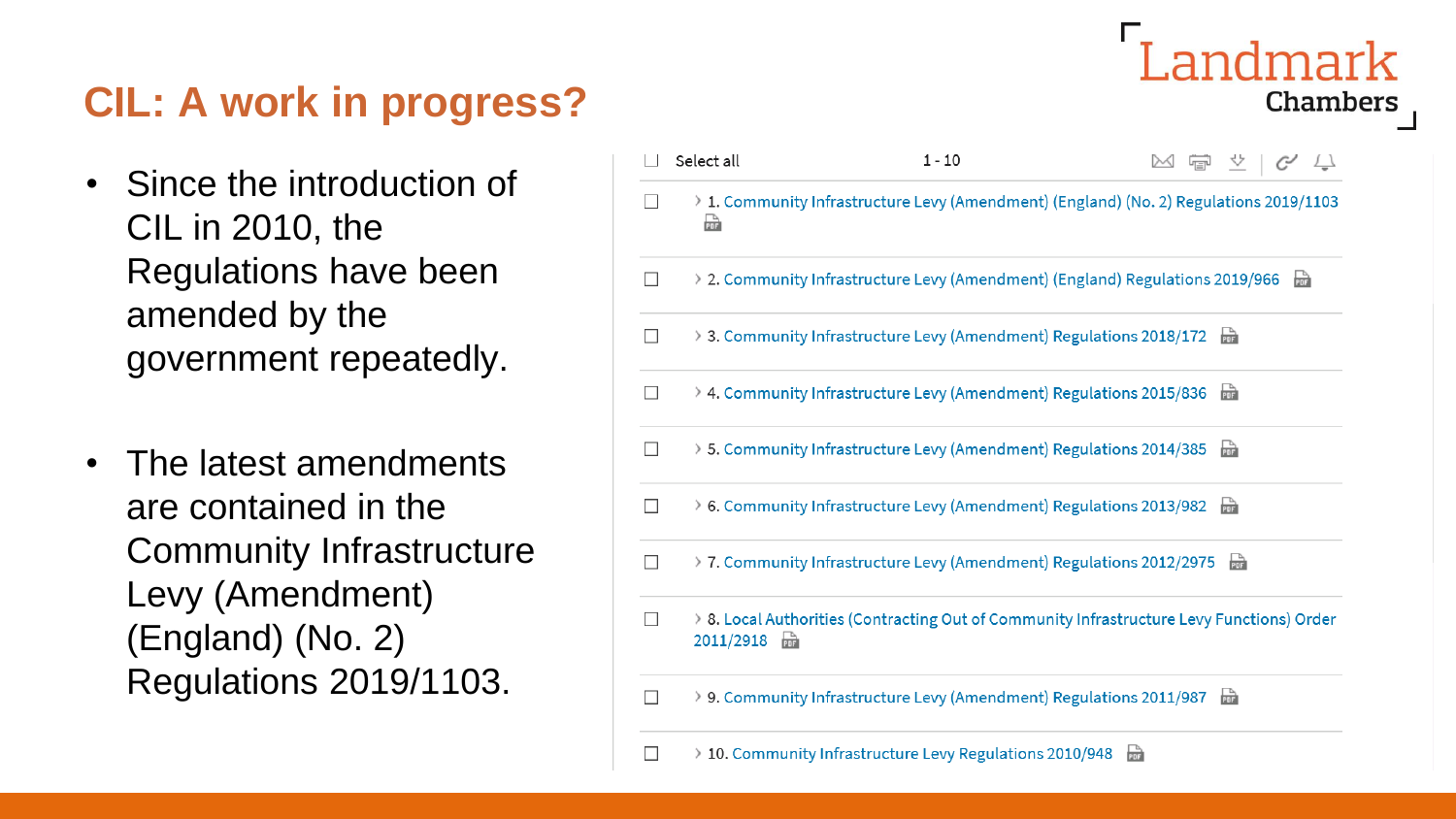# Landmark Chambers

#### **The Amendments**

- The new amendments come into effect as of
	- **1 September 2019.**
- They only apply in England.

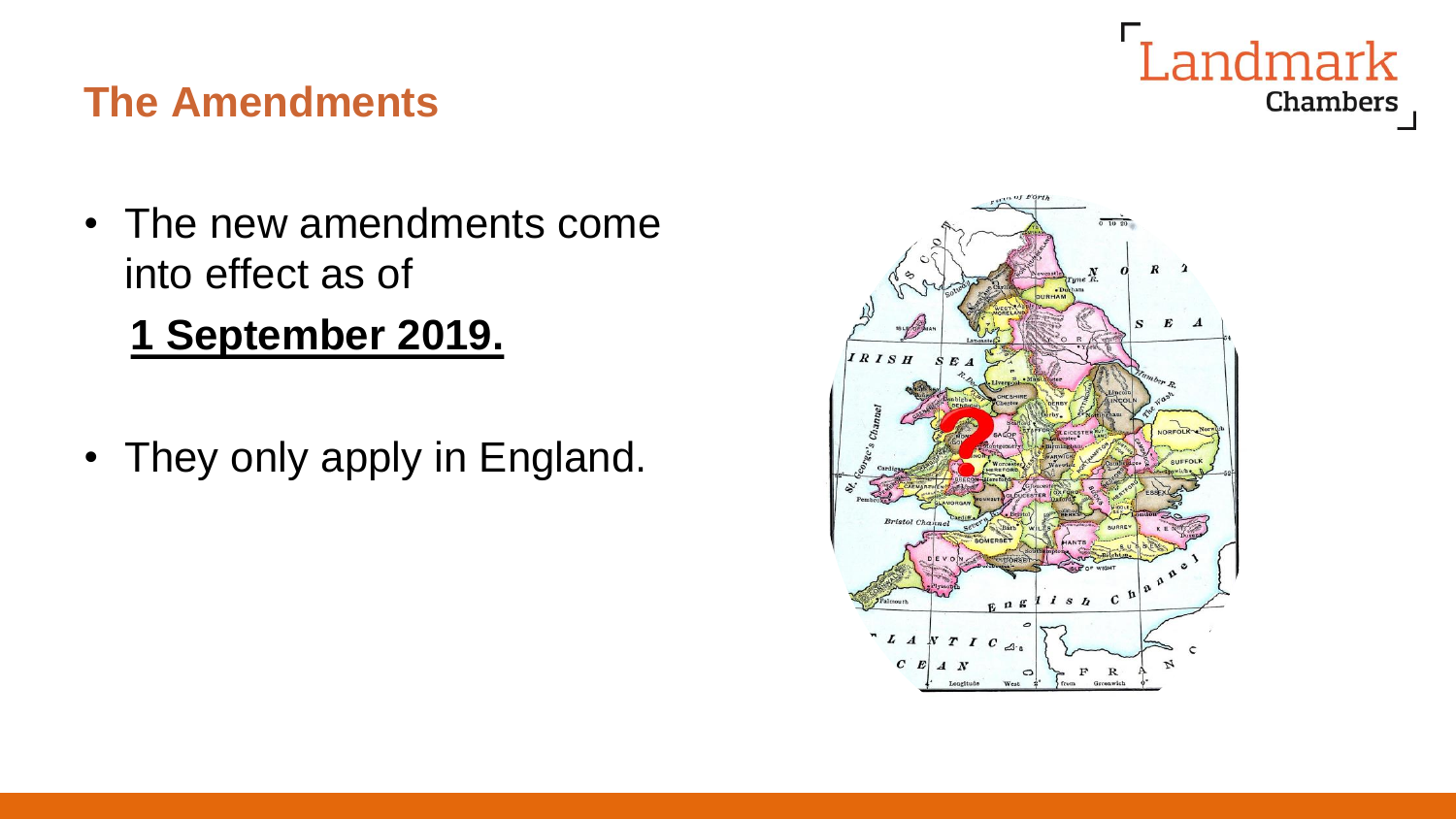# Chambers

#### **The amendments**

#### **Key changes:**

- Preparation of charging schedules
- Rules relating to section 73 permissions
	- Calculation of chargeable amount
	- Carry over of relief
- Commencement notices
- Distress
- Infrastructure funding statements
- Monitoring fees
- Pooling restrictions on s. 106 agreements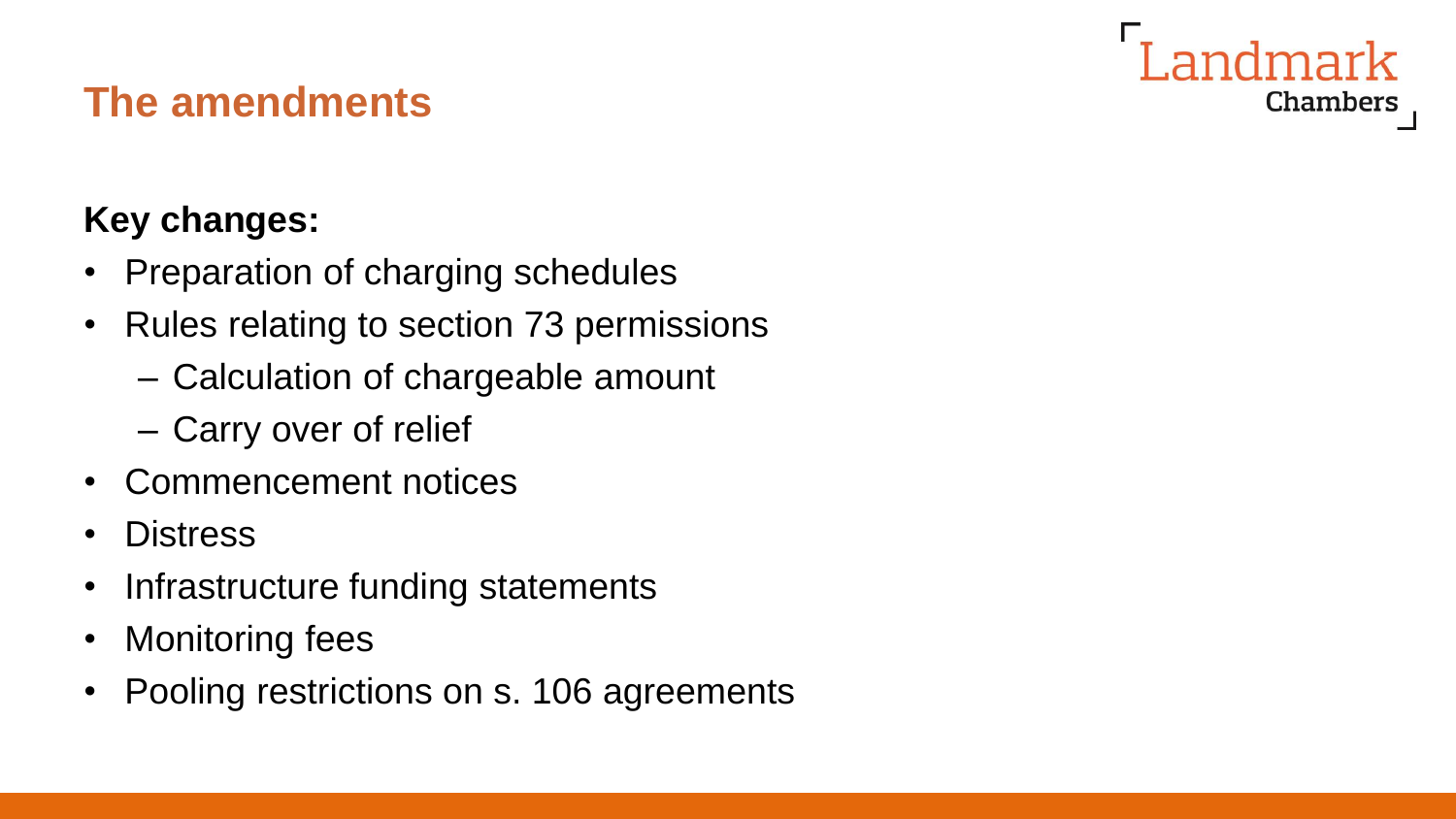## **Charging schedules**

• **Regulation 3** relaxes the requirements for charging authorities to consult on CIL charging schedules.

Landmark

- Previously, local authorities were required to consult on a preliminary draft charging schedule (**reg 15**) and then a draft charging schedule (**reg 16**)
- **Reg 15** stage now removed; details of parties to be consulted etc now transferred into **reg 16**
- Charging authorities will now be required to conduct only one round of consultation, with any further consultation "at the authority's discretion"
- Query the implications in terms of the robustness of the resulting charging schedules …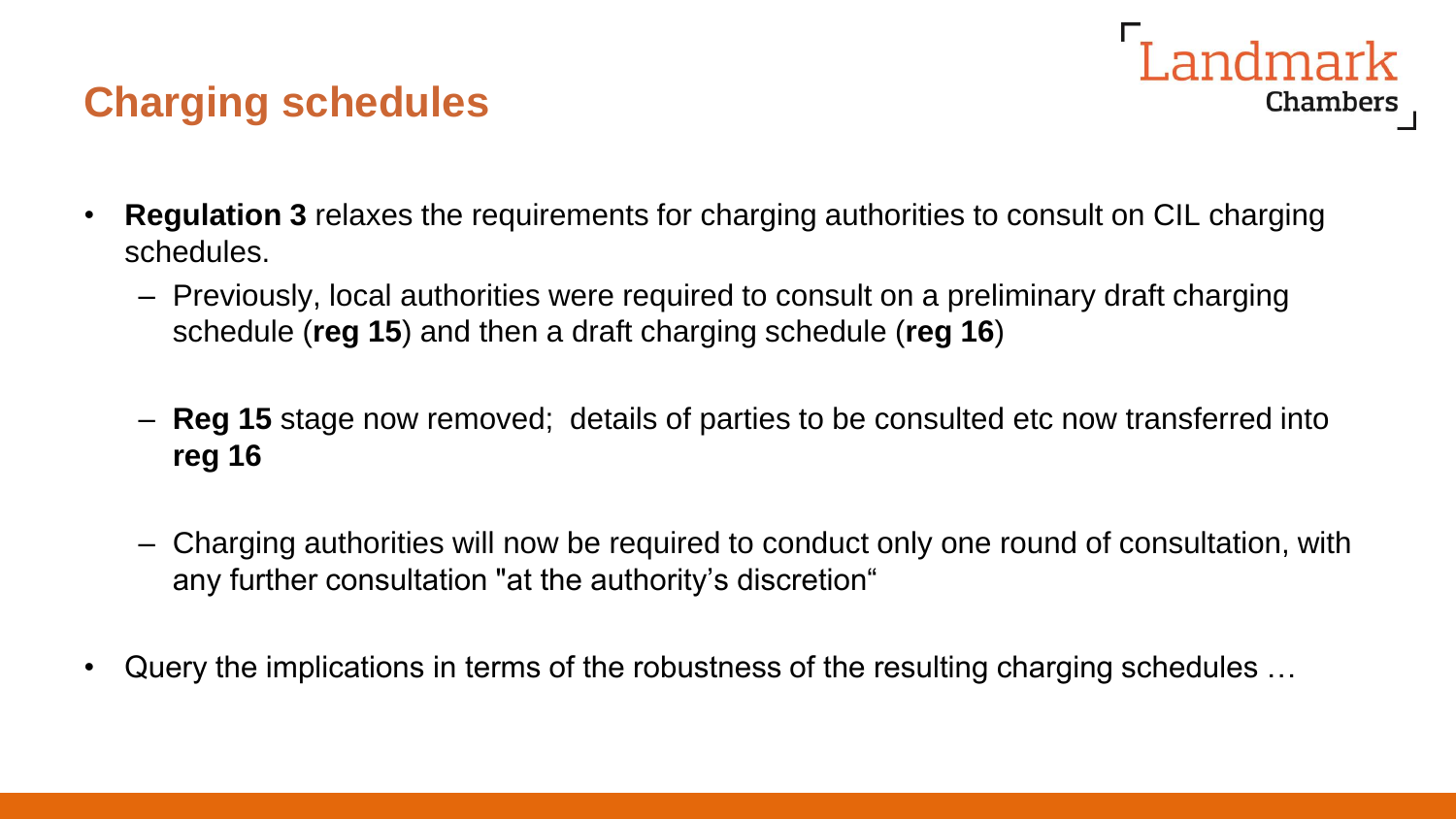# **Section 73 permissions: Calculation of chargeable amount**



- Effect of section 73 is that a new permission for the entire development
- Previously, when a s.73 permission resulted in an increased CIL liability, the total floorspace was calculated with reference to the CIL rate in existence at the time of the new permission
	- Result: potential unfairness to developers as it meant that the entire development was subject to indexation rather than additional floor area.
- New regulations: the previously permitted floor area will be charged at the rate *that was in force at the time it was permitted.*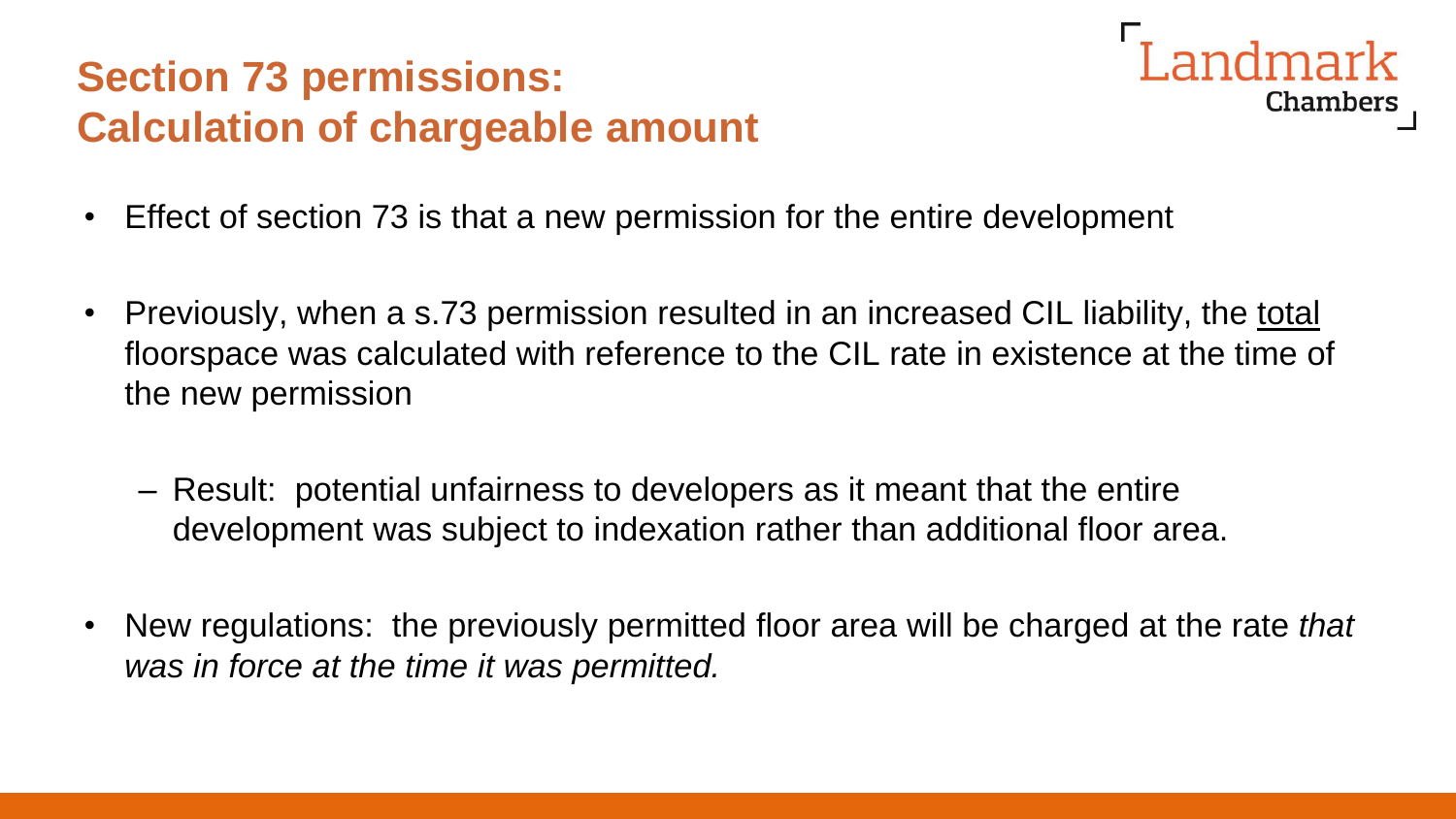# **Calculation of chargeable amount: Further changes**



- Charging authorities should apply an index of inflation "to keep the levy responsive to market conditions."
	- This figure will be published by the Royal Institution of Chartered Surveyors and will come into effect from 2020.
	- See further para 2, Sch 1 of the Regs: see also PPG Paragraph: 099 Reference ID: 25-099-20190901.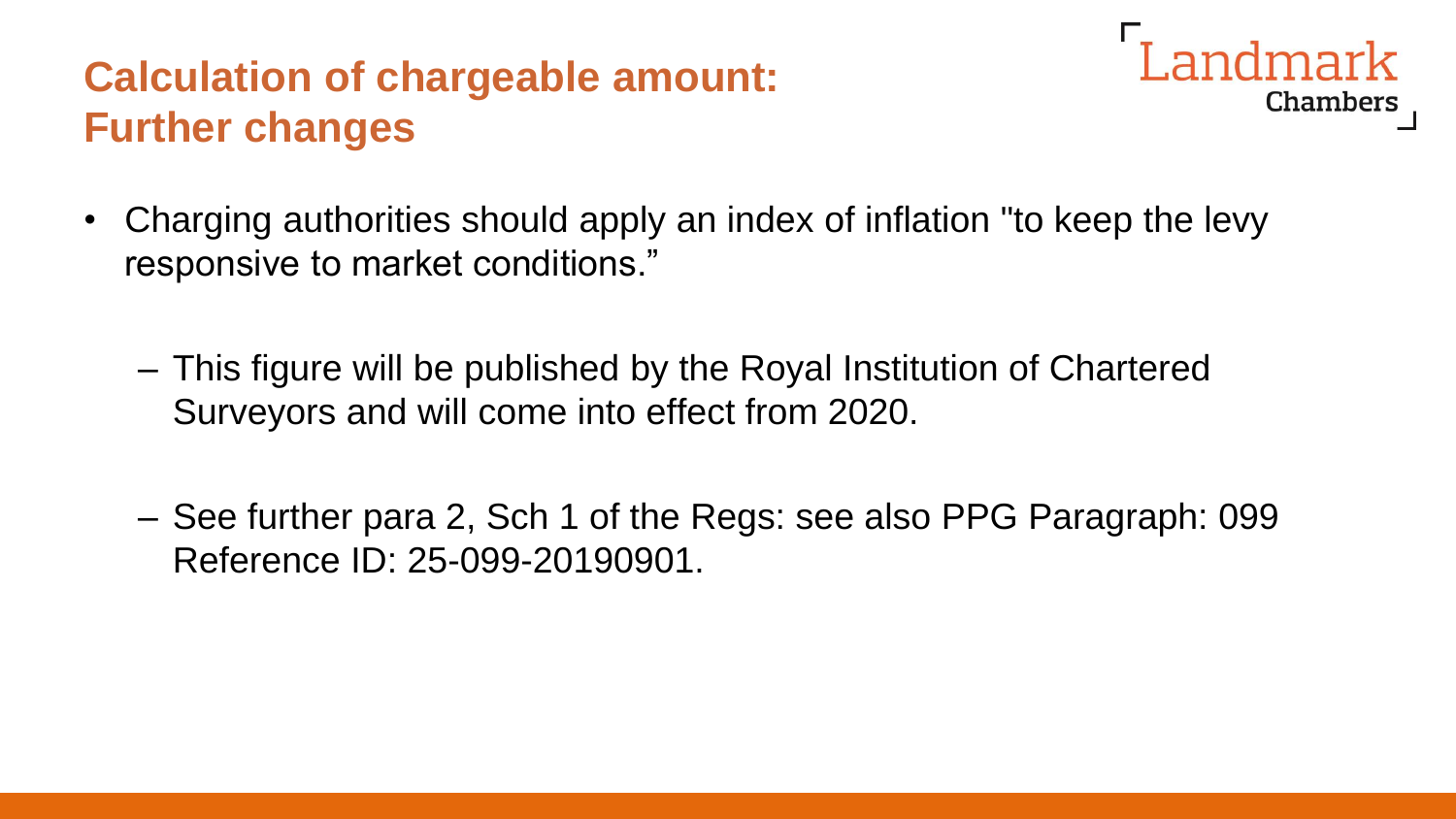# **Section 73 Permissions: Carry over of relief**



- There is now more CIL continuity between old permissions and new s.73 permissions in terms of carry over of relief, and continuation of payment by instalments
- Under amendment reg 7(1), a new **regulation 58ZA** allows certain reliefs to be carried forward to the new section 73 permission. These are:
	- (a) an exemption for residential annexes or extensions;
	- (b) an exemption for self-build housing;
	- (c) charitable relief;
	- (d) social housing relief.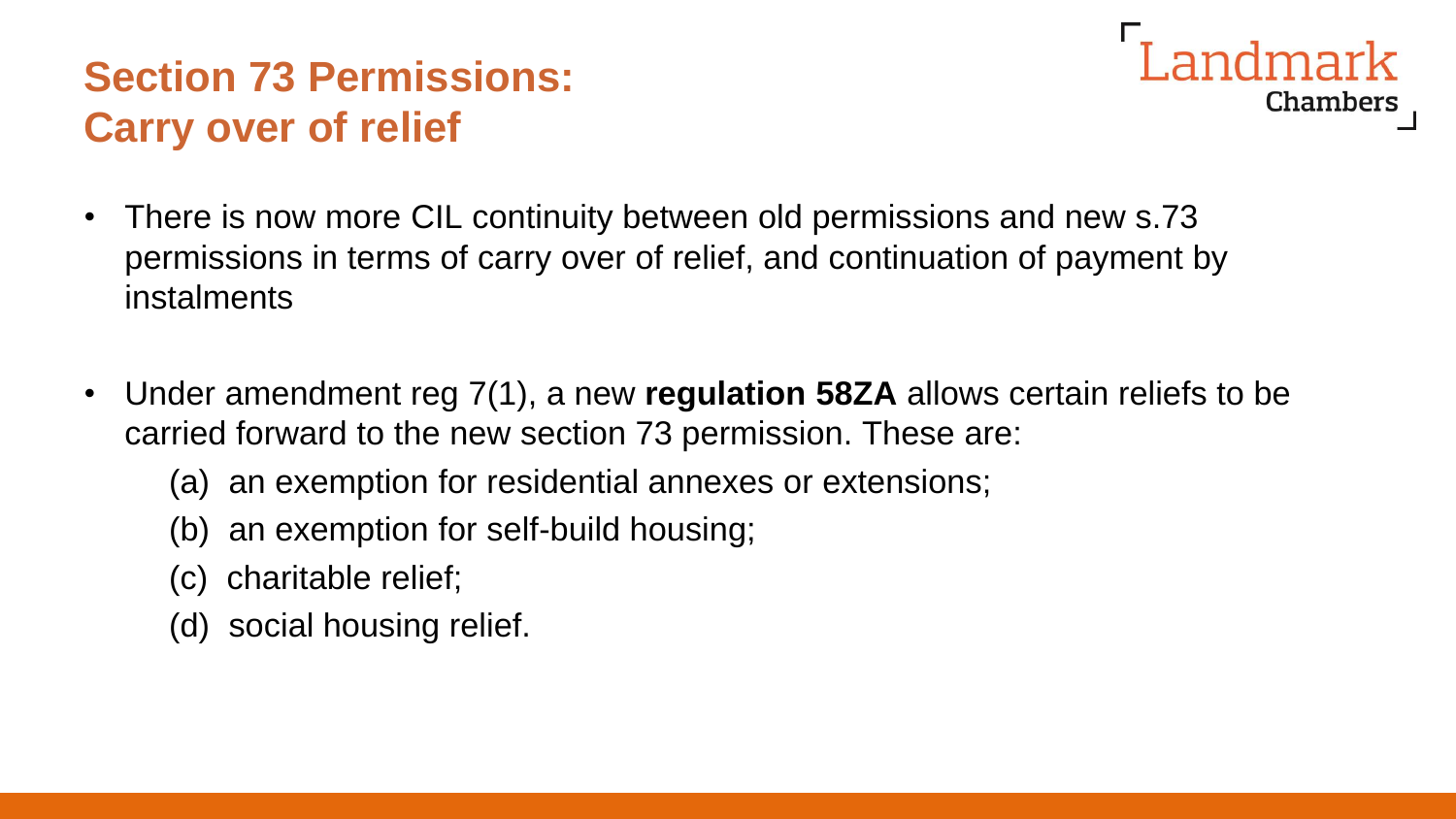# **Section 73 Permissions: Carry over of payment by instalments**



- Amendment reg 7(2) inserts a new provision to reg 70:
	- "(9) Where—

(a) the amount of CIL in respect of a chargeable development which is granted planning permission is payable in accordance with an instalment policy; and (b) a new planning permission (B) is later granted in relation to the development under section 73 of TCPA 1990,

then the amount of CIL in respect of the development granted by B is payable in accordance with that instalment policy."

• Similarly to the other provisions relating to s.73, this provides that a developer is not "worse off" in terms of CIL if they are successful in obtaining a s.73 amended permission.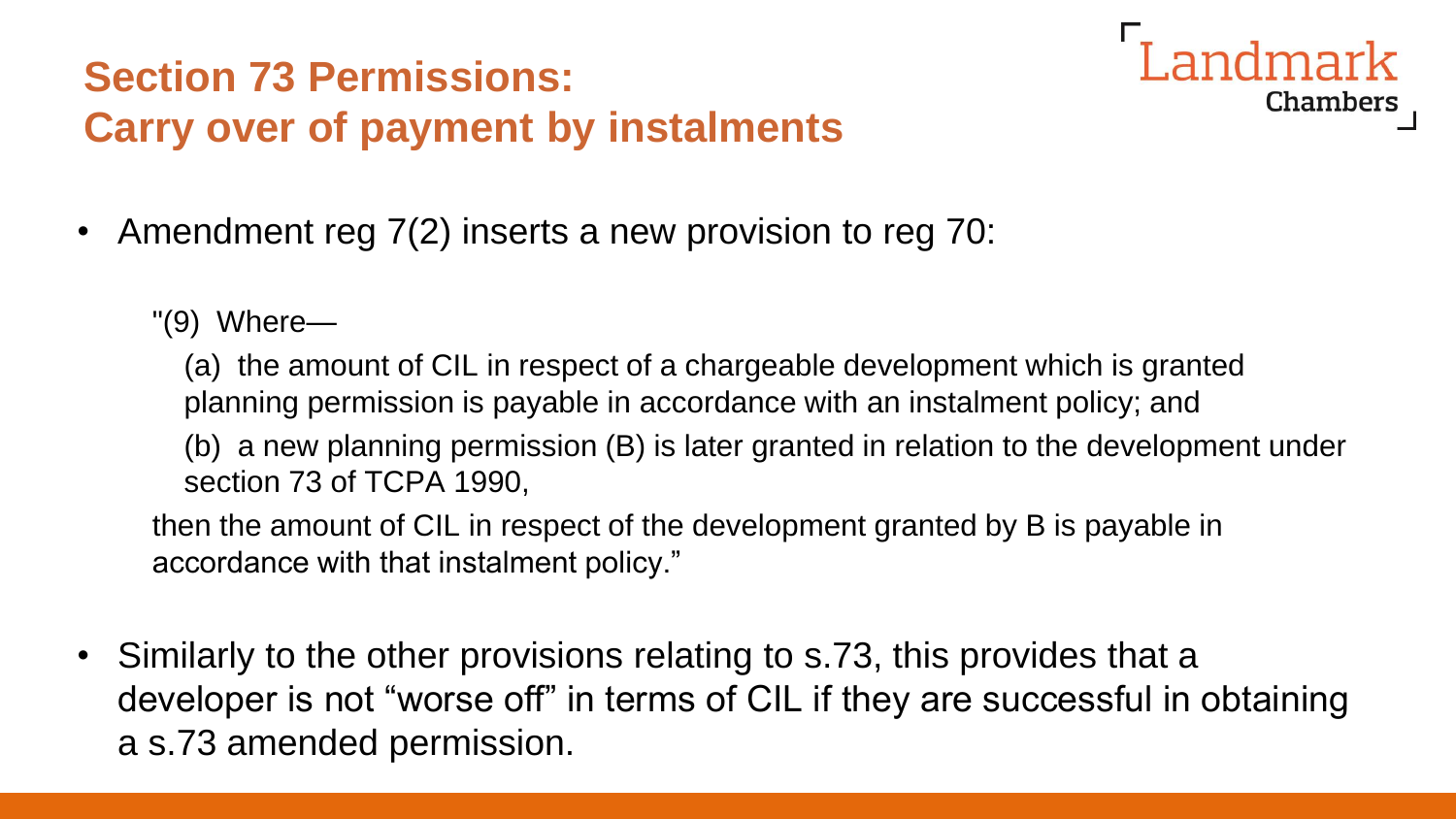# **Commencement Notices: Changes to the Penalties for Jumping the Gun**

Landmark Chambers

- Certain kinds of development are entitled to relief from CIL or exempt entirely.
- In most cases, developers must submit a commencement notice to the charging authority before work starts or the exemption/relief is lost and the full CIL amount has to be paid.
- Previously, failure to serve a commencement notice on the local planning authority before commencement resulted in the developer losing the benefit of their CIL exemptions.

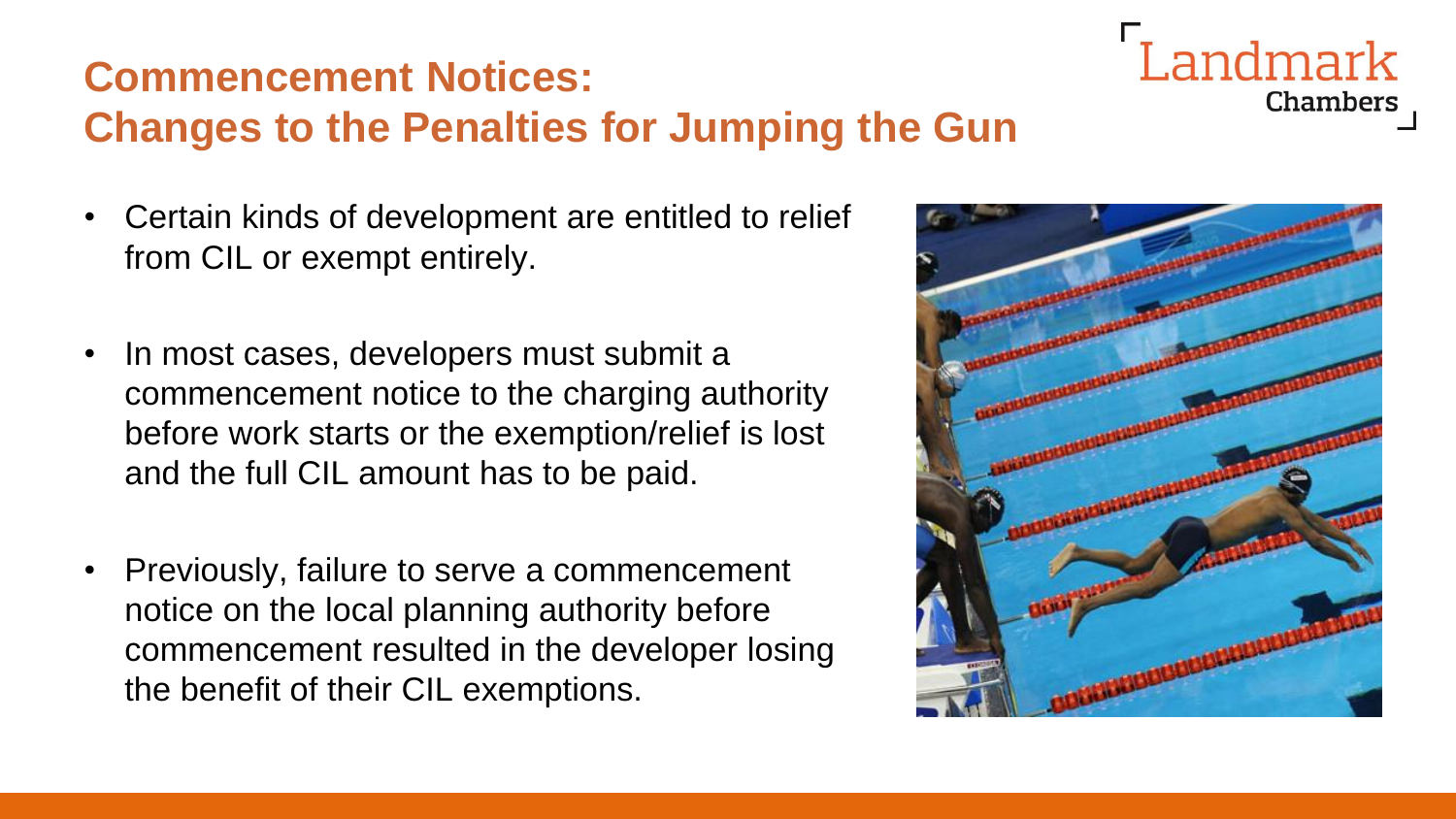#### **Commencement notices**

- The new regulations reduce the penalties for non-compliance with commencement notices.
- Now a developer will only be charged a surcharge for failing to meet this requirement:
	- New **reg 83(1A**): "the collecting authority must impose a surcharge equal to 20 per cent of the notional chargeable amount or £2,500, whichever is the lower amount."

Landmark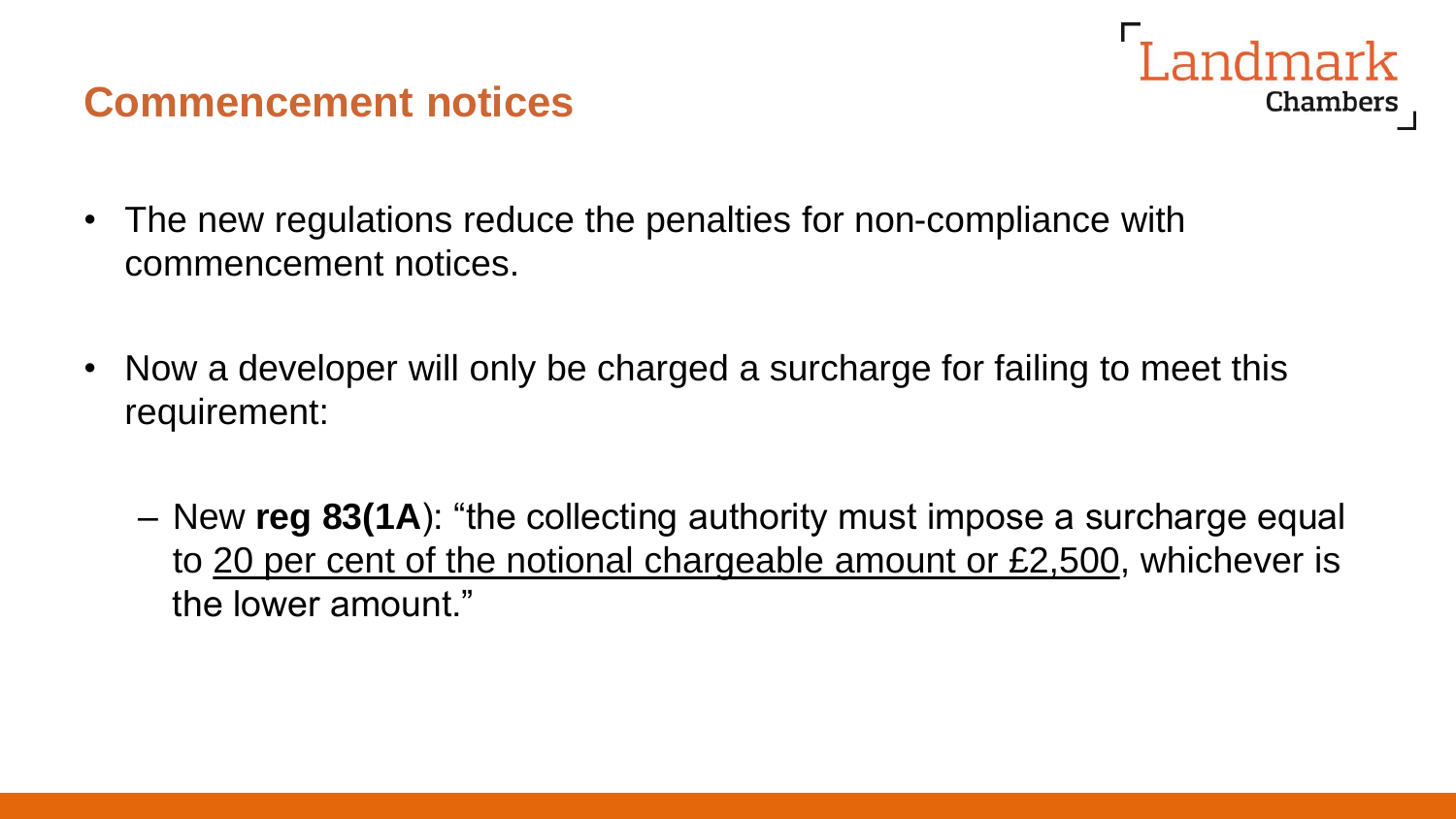



• Previous procedure under **reg 98**: the local authority could seize goods following the grant of a liability order by magistrates under **reg 97**:

"(1) Where a liability order has been made the authority concerned may levy the appropriate amount by distress and sale of goods of the debtor against whom the liability order was made."

- Local authorities can no longer seize goods by distress following the grant of a liability order for CIL.
- Instead, can apply the new standard procedure in *Schedule 12 to the Tribunals, Courts and Enforcement Act 2007* to take control of goods and sell them to recover CIL debts.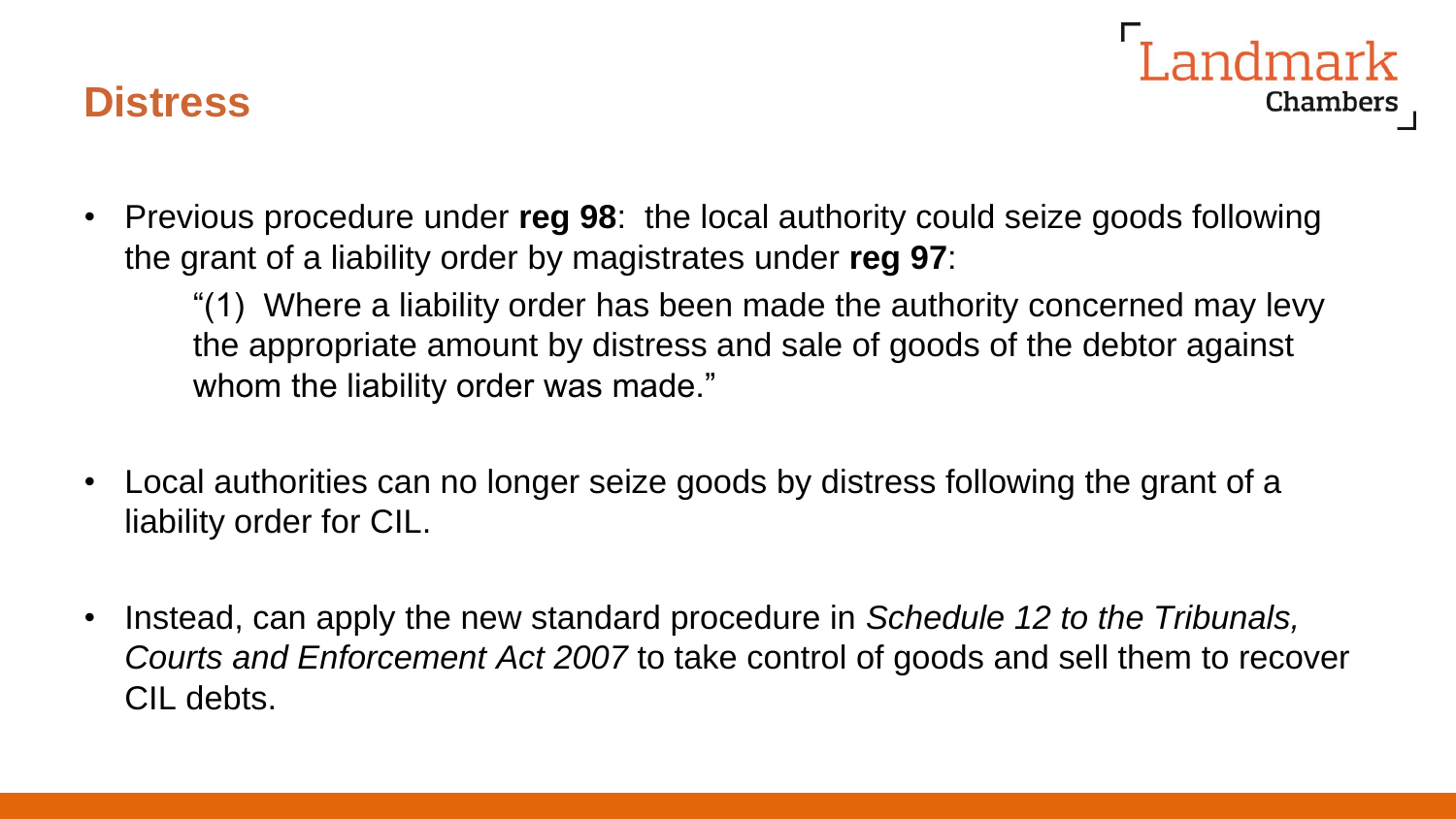## **Infrastructure funding statements (1)**

• Regulation 123 lists have now been replaced with a requirement for local authorities (including those who have not implemented CIL) to provide an annual **infrastructure funding statement** by 31 December each year.

Landmark

- Previously:
	- Regulation 123(4) of the CIL Regulations provided for charging authorities to set out a list of projects or types of infrastructure intended to be funded by CIL.
	- Charging authorities were required to report annually on how much CIL has been received, and how it has been spent.
	- There was significant variation in the detail of the information provided by authorities.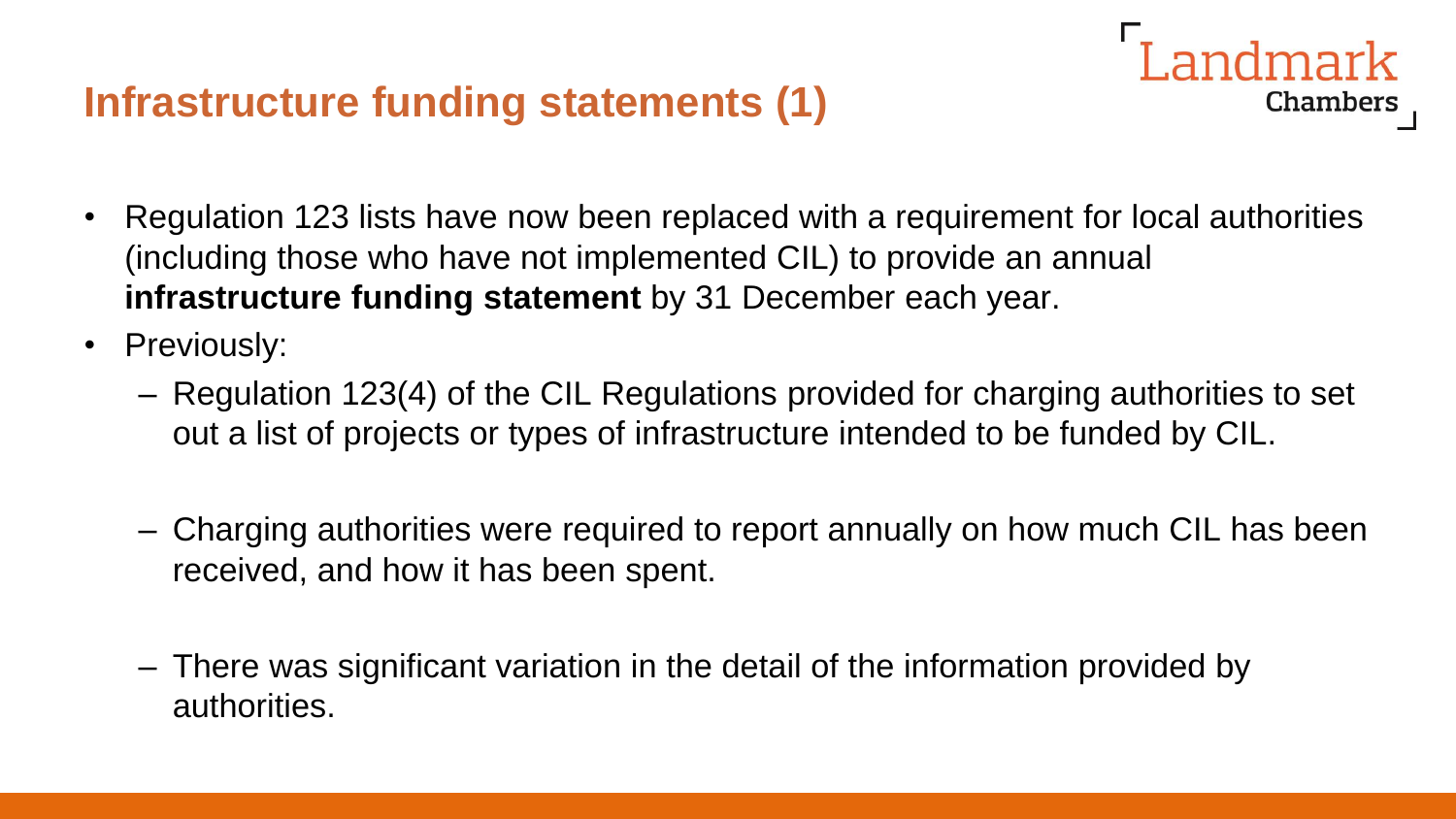## **Infrastructure funding statements (2)**

- Regulation 121A and new Schedule 2*:*
	- important new obligation requiring production of an annual infrastructure funding statement

**Landmark** 

- Statement must set out
	- Statement of the projects which the authority intends to be funded by CIL (the new "infrastructure list")
	- Details required under Schedule 2 (how much CIL is collected, how much is spent, what it is spent on, how much passed to parish councils etc)
- NB reg 121A(1)(c) makes similar provision in relation to section 106 obligations under section 106 of the Town and Country Planning Act 1990 (c. 8))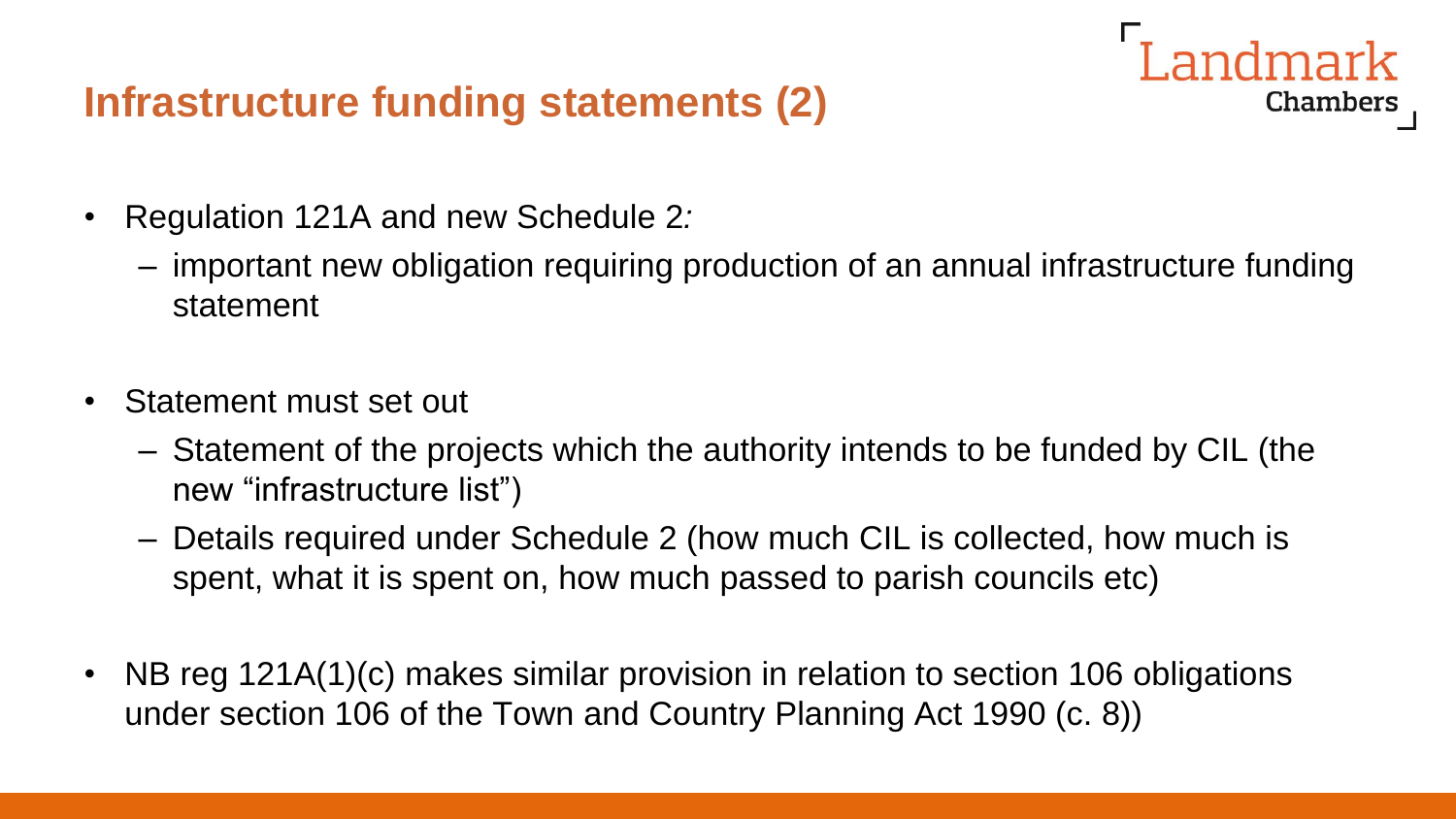#### **Infrastructure Funding Statements (3)**

• From 31 December 2020, "infrastructure list" is that contained in the infrastructure funding statement, not the old reg 123 list (**reg 2(1**), as amended)

Landmark

- Regulation 121B: similar obligation on parish councils which receive CIL receipts.
- New regulation 121C requires charging authorities to publish an annual CIL rate summary showing the rates of CIL in its area adjusted for inflation.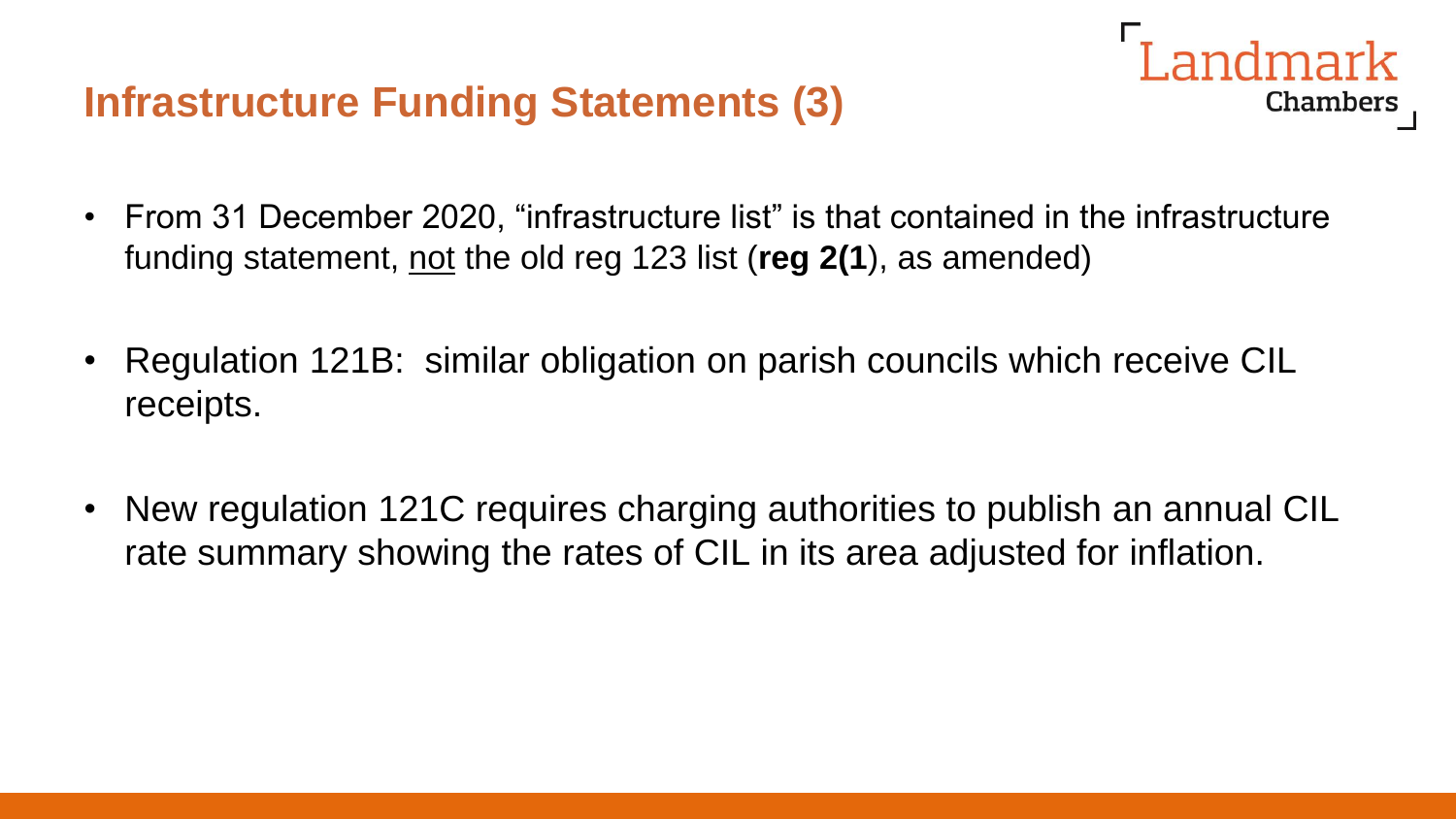# **PPG on Infrastructure Funding Statements (1)**

#### **"How does the levy charge relate to infrastructure planning?**

[…]

*From December 2020, local authorities must publish an infrastructure funding statement, and information should be drawn from this. The infrastructure funding statement should identify infrastructure needs, the total cost of this infrastructure, anticipated funding from developer contributions, and the choices the authority has made about how these contributions will be used.*

**Chambers** 

*When preparing infrastructure funding statements, authorities should consider known and expected infrastructure costs taking into account other possible sources of funding to meet those costs. This process will help the charging authority to identify the infrastructure funding gap and a levy funding target."*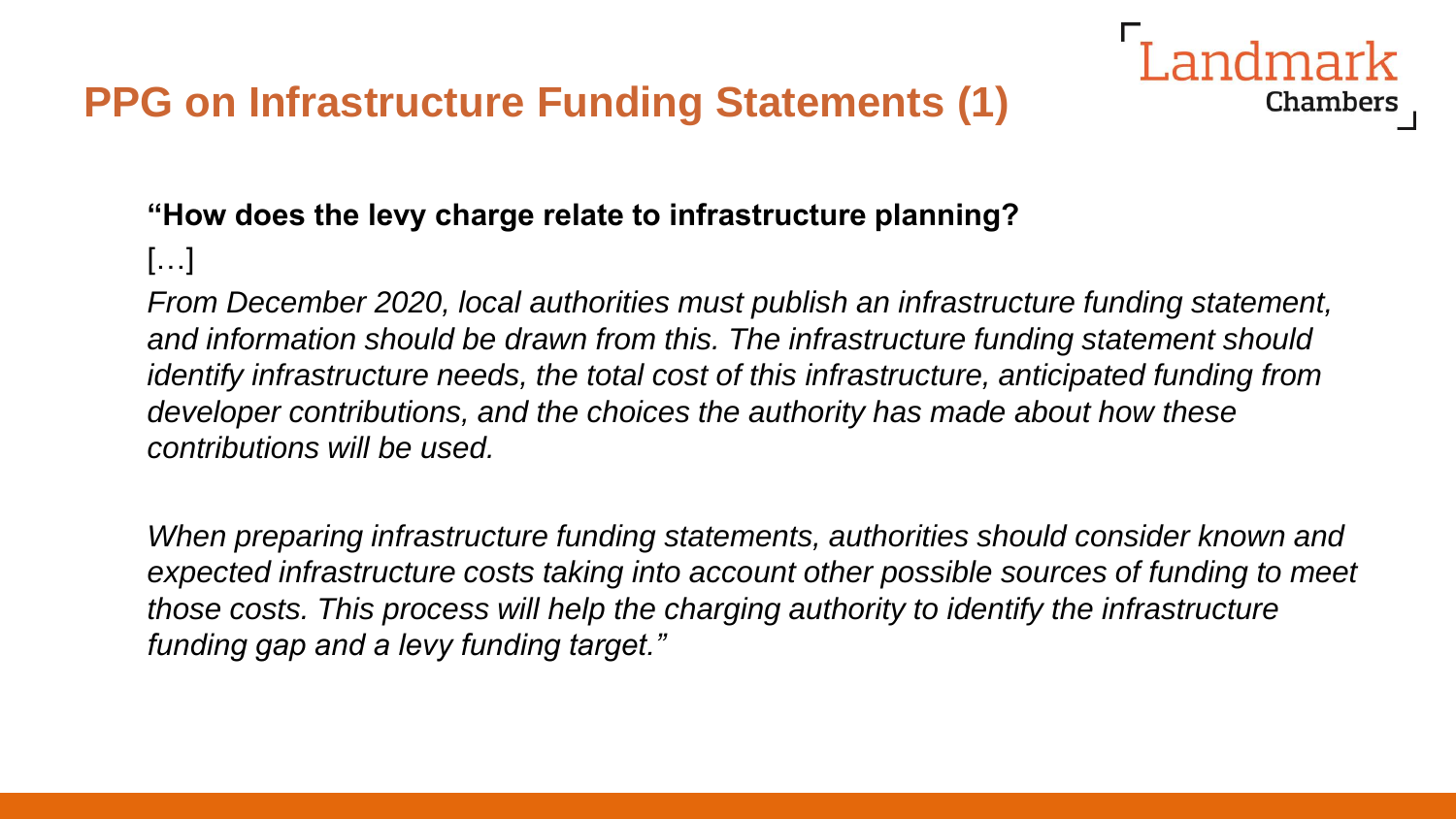## **PPG on Infrastructure Funding Statements (2)**

*"It is recognised that there will be uncertainty in pinpointing other infrastructure funding sources, particularly beyond the short-term. Charging authorities should focus on providing evidence of an aggregate funding gap that demonstrates the need to put in place the levy. Any significant funding gap should be considered sufficient evidence of the desirability of CIL funding, where other funding sources are not confirmed.*

ndmark

Chambers

*The Community Infrastructure Levy examination should not re-open infrastructure planning issues that have already been considered in putting in place a sound relevant plan.*

*Authorities may have existing 'regulation 123 lists' dating from before the Community Infrastructure Levy regulations were amended in September 2019. These lists remain useful as important evidence to inform plan making and the preparation of charging schedules. By no later than 31 December 2020, authorities will replace these lists with infrastructure funding statements."*

*Paragraph: 017 Reference ID: 25-017-20190901 Revision date: 01 09 2019*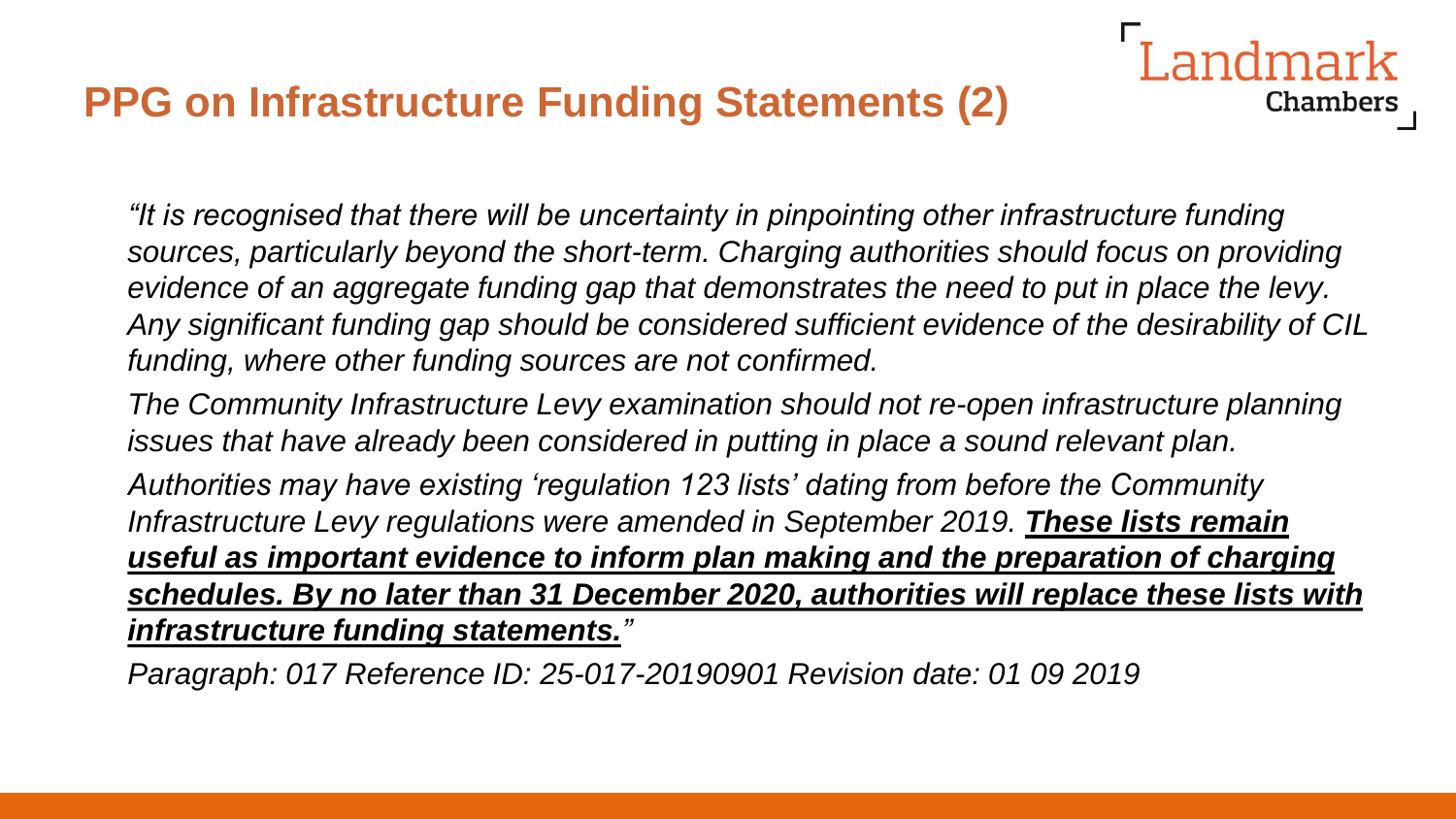#### **PPG on Infrastructure Funding Statements (3)**

*"For the financial year 2019/2020 onwards, any local authority that has received developer contributions (section 106 planning obligations or Community Infrastructure Levy) must publish online an infrastructure funding statement by 31 December 2020 and by the 31 December each year thereafter. Infrastructure funding statements must cover the previous financial year from 1 April to 31 March (note this is different to the tax year which runs from 6 April to 5 April).*

Landmark

**Chambers** 

*Local authorities can publish updated data and infrastructure funding statements more frequently if they wish. More frequent reporting would help to further increase transparency and accountability and improve the quality of data available. Infrastructure funding statements can be a useful tool for wider engagement, for example with infrastructure providers, and can inform Statements of Common Ground.*

*Local authorities can also report this information in authority monitoring reports but the authority monitoring report is not a substitute for the infrastructure funding statement."*

Paragraph: 175 Reference ID: 25-175-20190901 Revision date: 01 09 2019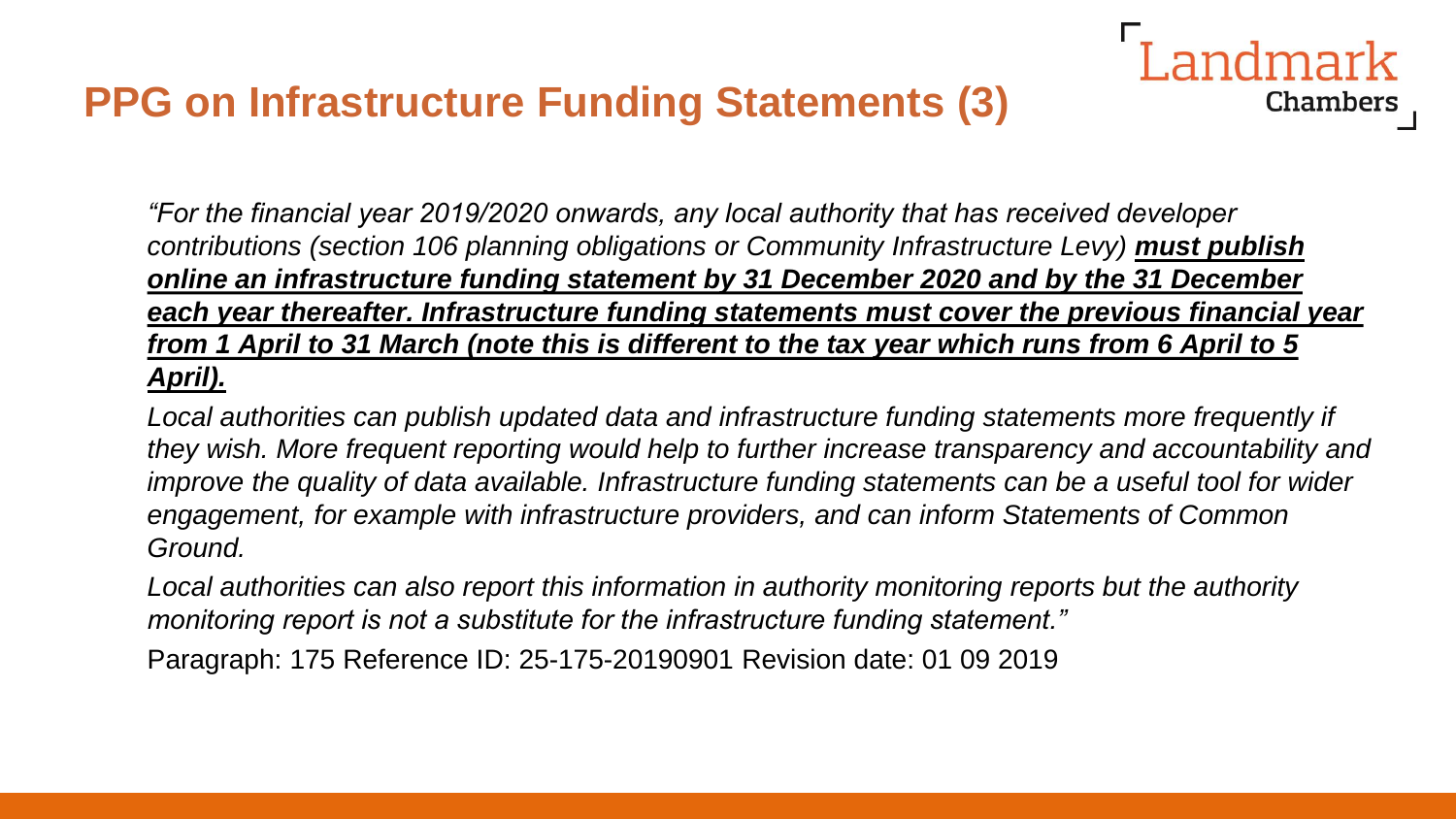# **PPG on Infrastructure Funding Statements (4)**

• As to the contents of infrastructure funding statements:

*"Infrastructure funding statements must set out:*

*•A report relating to the previous financial year on the Community Infrastructure Levy;*

*•A report relating to the previous financial year on section 106 planning obligations;*

*•A report on the infrastructure projects or types of infrastructure that the authority intends to fund wholly or partly by the levy (excluding the neighbourhood portion).*

Chambers

*The infrastructure funding statement must set out the amount of levy or planning obligation expenditure where funds have been allocated. Allocated means a decision has been made by the local authority to commit funds to a particular item of infrastructure or project."*

Paragraph: 176 Reference ID: 25-176-20190901 Revision date: 01 09 2019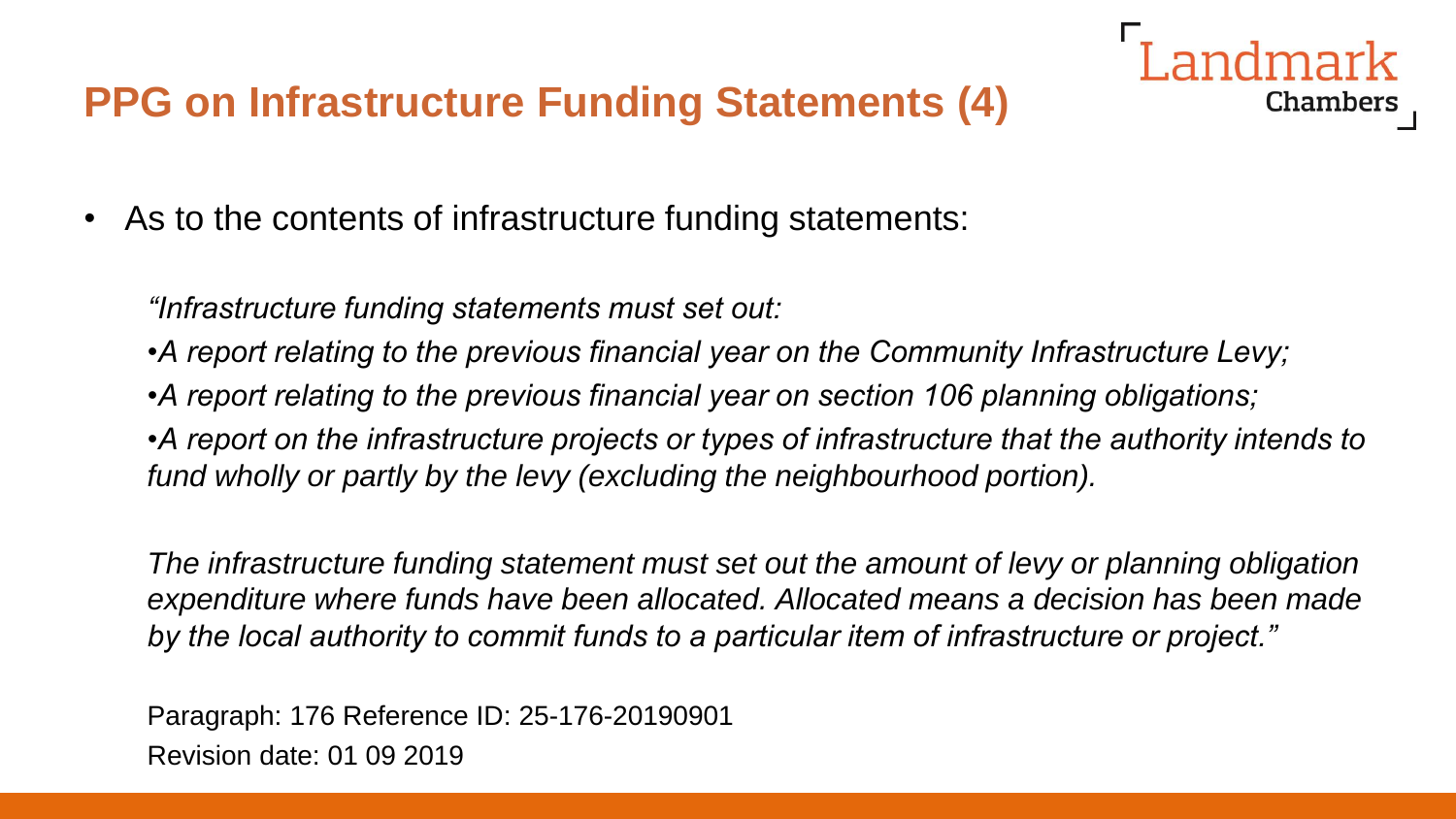*"It is recommended that authorities report on the delivery and provision of infrastructure, where they are able to do so. This will give communities a better understanding of how developer contributions have been used to deliver infrastructure in their area.*

Chambers

*The infrastructure funding statement must also set out the amount of levy applied to repay money borrowed, applied to administrative expenses, passed to other bodies, and retained by the local authority. Local authorities will need to choose when to report money passed to other bodies in an infrastructure funding statement, depending on how the date the money was transferred on relates to the date of reporting."*

Paragraph: 176 Reference ID: 25-176-20190901 Revision date: 01 09 2019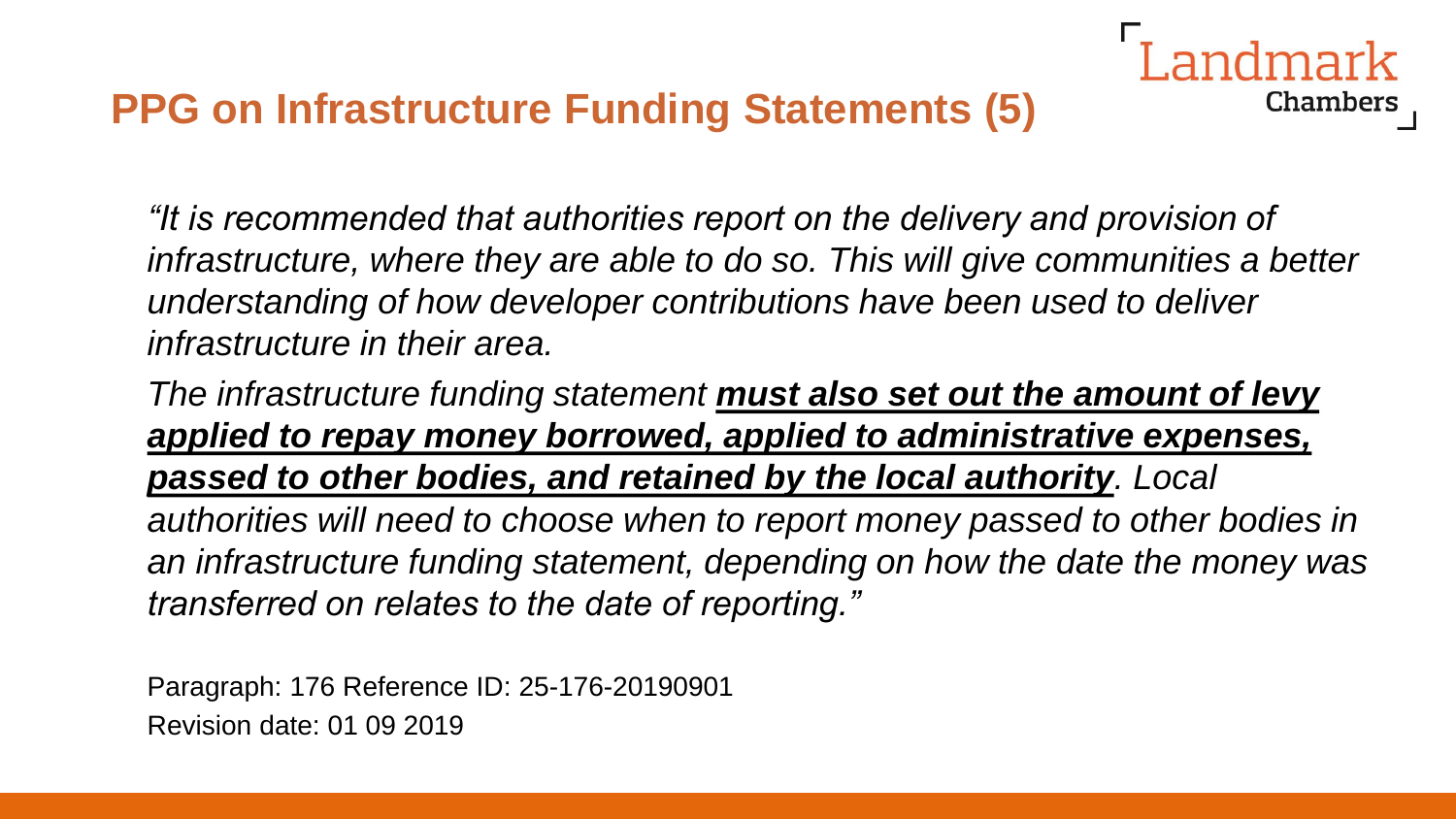## **PPG on Infrastructure Funding Statements (6)**



*"Authorities can also report on contributions (monetary or direct provision) received through section 278 highways agreements in infrastructure funding statements, to further improve transparency for communities.*

*It is recommended that authorities report on estimated future income from developer contributions, where they are able to do so. This will give communities a better understanding of how infrastructure may be funded in the future.*"

Paragraph: 176 Reference ID: 25-176-20190901 Revision date: 01 09 2019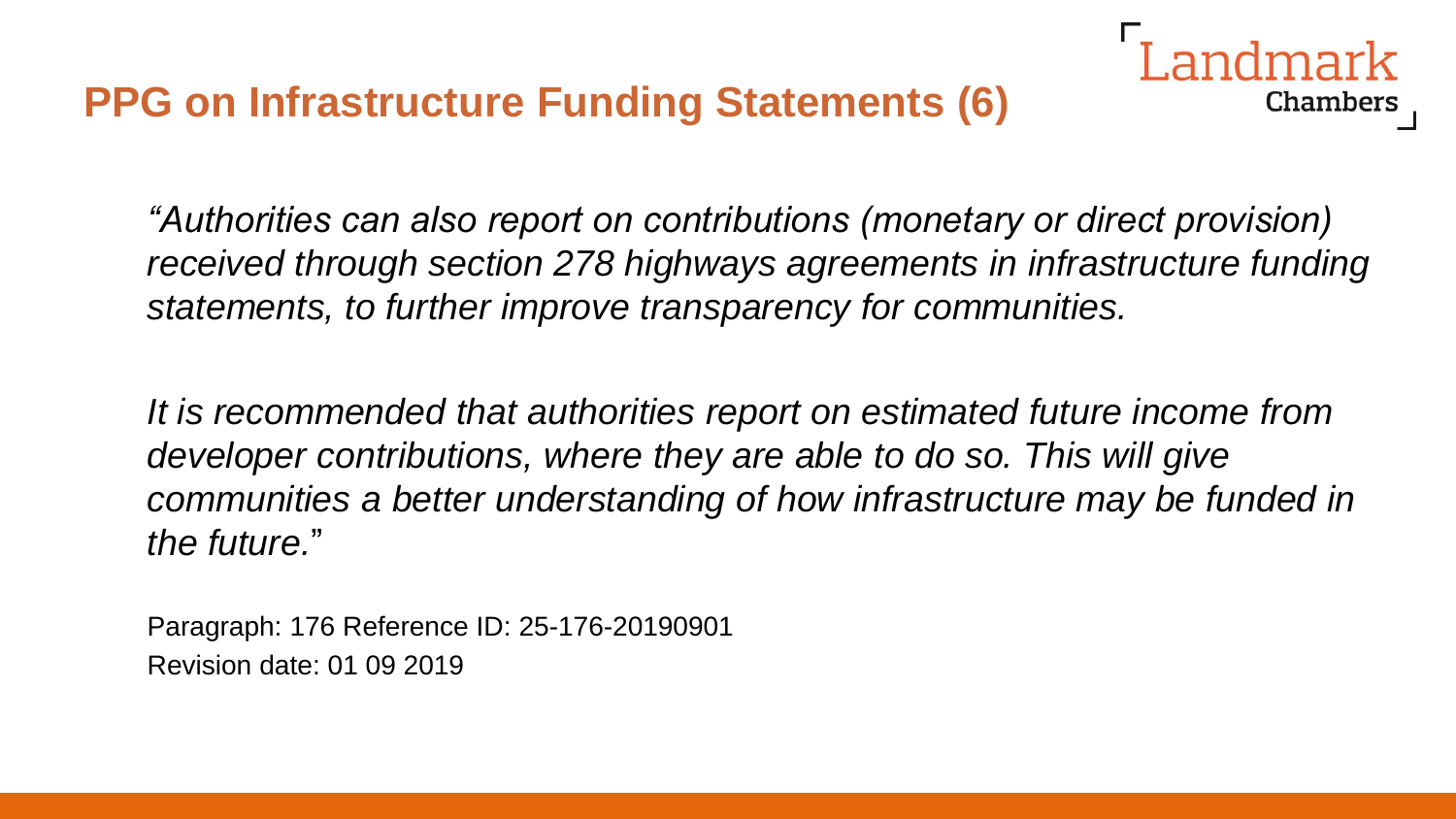#### **Limits on Monitoring Fees**

- Monitoring fees now on a firmer footing.
- Addresses concerns arising from Oxfordshire CC v Secretary of State for Communities and Local Government [2015] EWHC 186 (Admin)
- Explanatory Note:

*"Regulation 10 amends regulation 122 to ensure charging authorities can*  include provision for monitoring fees in agreements under section 106 of the *Town and Country Planning Act 1990."*

Chambers

• Fees now be subject to a test of 'reasonableness' relevant to the scale and type of development. Any fee must not "exceed the authority's estimate of its costs of monitoring the development over the lifetime of the planning obligations which relate to that development": **reg 122(2A)**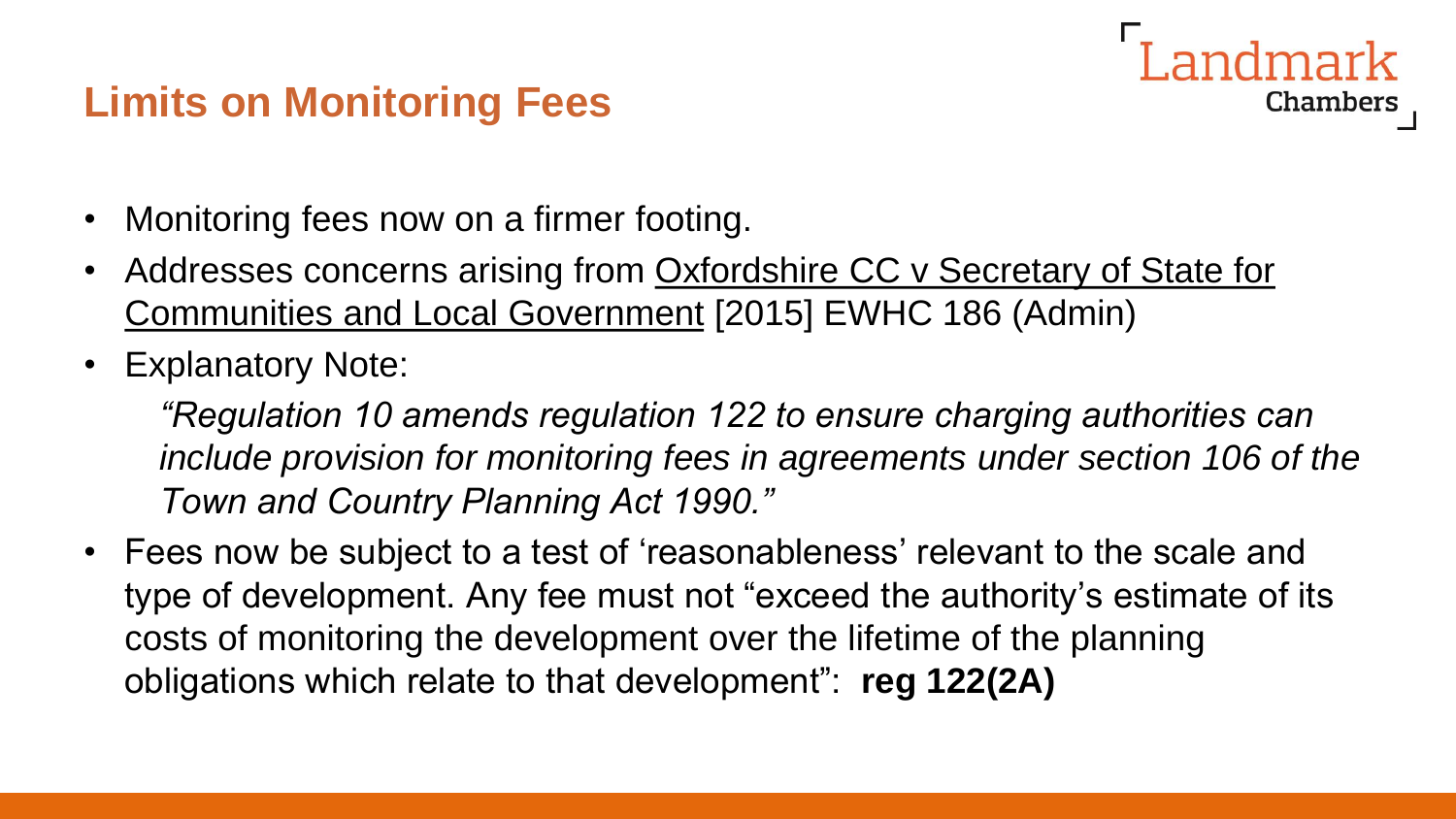## **Limits on Monitoring Fees**

• Important to note: Monitoring fees can include "reporting under this regulation": allowing Local Authorities to pass on the cost of annual infrastructure funding statements to developers.

Landmark

**Chambers** 

• See para 66 of the June 2019 Consultation Response on the changes:

"The Government acknowledges the comments made highlighting the challenges of producing infrastructure funding statements. The Regulations have been amended to move the implementation date for funding statements from 31 December 2019 to 31 December 2020. This will give local authorities a full year to collect data in the format required by the Regulations before having to produce their first funding statement. *The Regulations allow local authorities to use up to 5% of the Levy for the administration (including monitoring and reporting) of the Levy and to use section 106 agreements to secure fees to monitor and report on the planning obligations contained within those agreements*."

• [https://assets.publishing.service.gov.uk/government/uploads/system/uploads/attachment\\_dat](https://assets.publishing.service.gov.uk/government/uploads/system/uploads/attachment_data/file/806284/Developer_contributions_government_response.pdf) a/file/806284/Developer\_contributions\_government\_response.pdf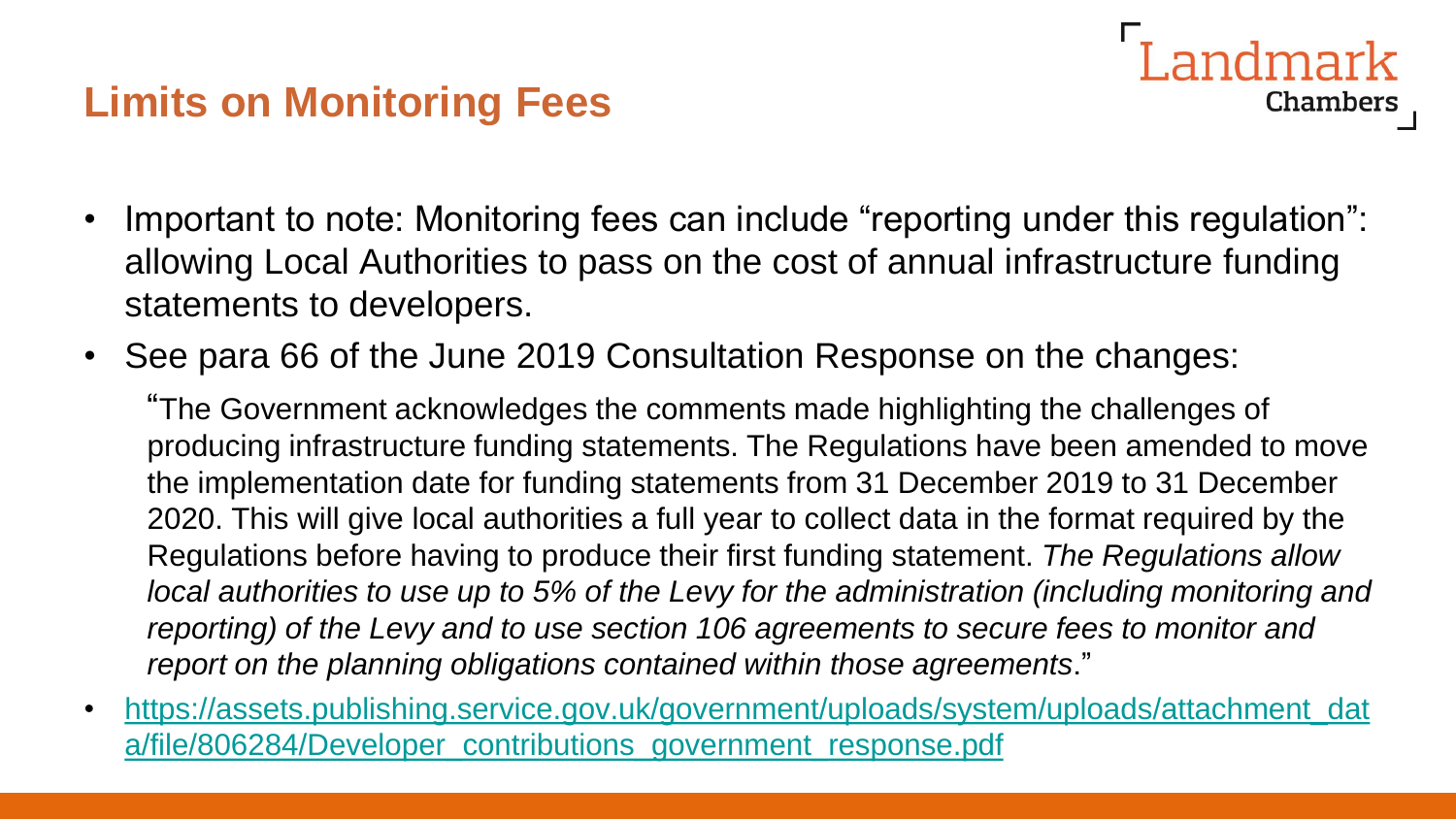#### **106 agreements: pooling restrictions (1)**

- Pooling restrictions originally
- introduced to encourage Local Authorities to adopt CIL
- The number of contributions from s. 106 obligations was limited to 5 per infrastructure project or type.



# Landmark **Chambers**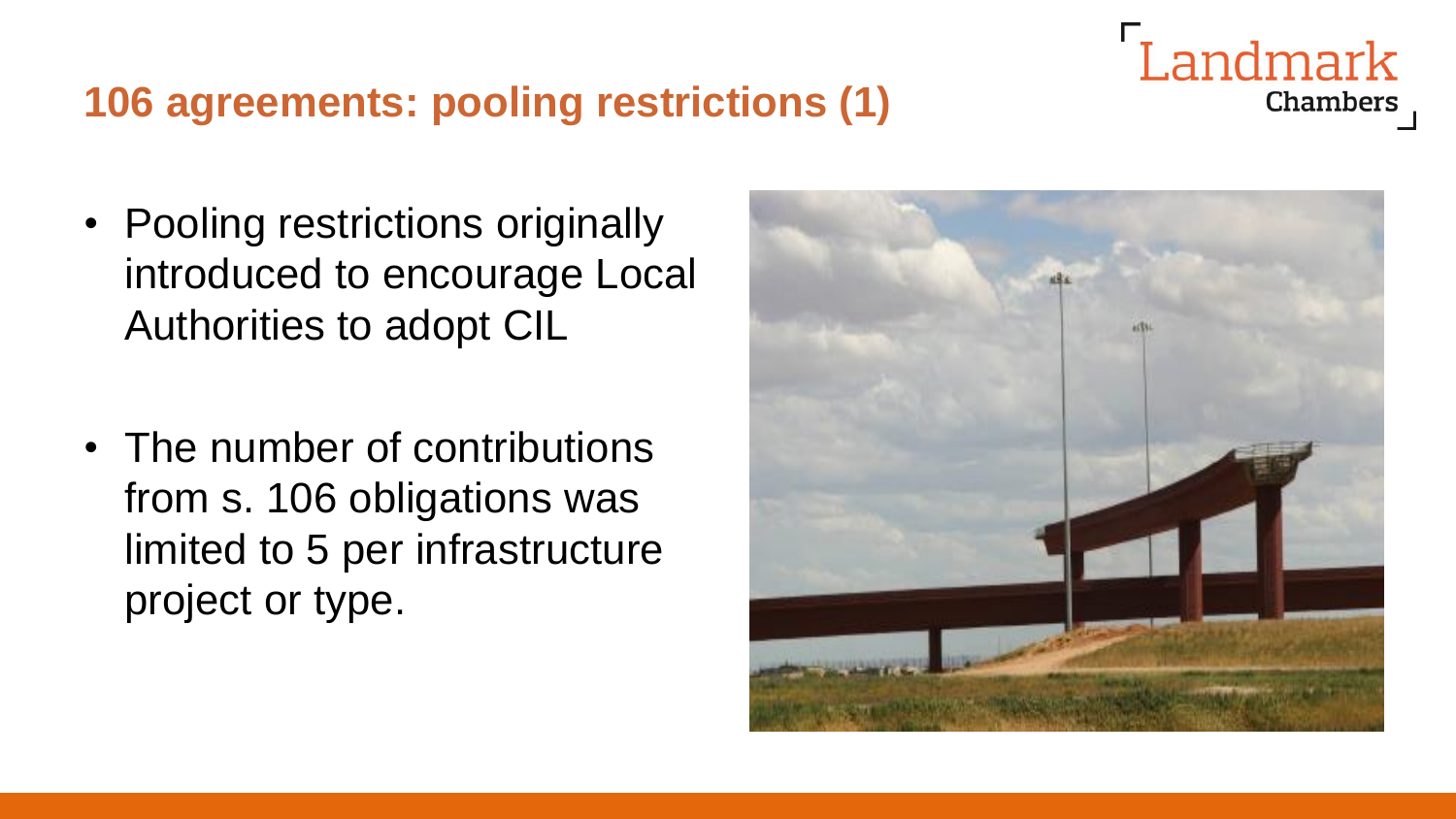# **Removal of pooling restrictions Where does this leave "double-dipping"? (1)**



NB removal of reg 123 takes away not only pooling restrictions, but also restriction on seeking 106 contributions to infrastructure on the infrastructure list

- Q: Does this mean developers will pay for the same infrastructure twice (i.e. Local Authority "double-dipping" is back)?
- A: Probably not as Reg 122 will continue to apply: the obligation must still be necessary in planning terms and be sufficiently related to the development.
- But even if it does, the Government seems unconcerned about this implication (see below)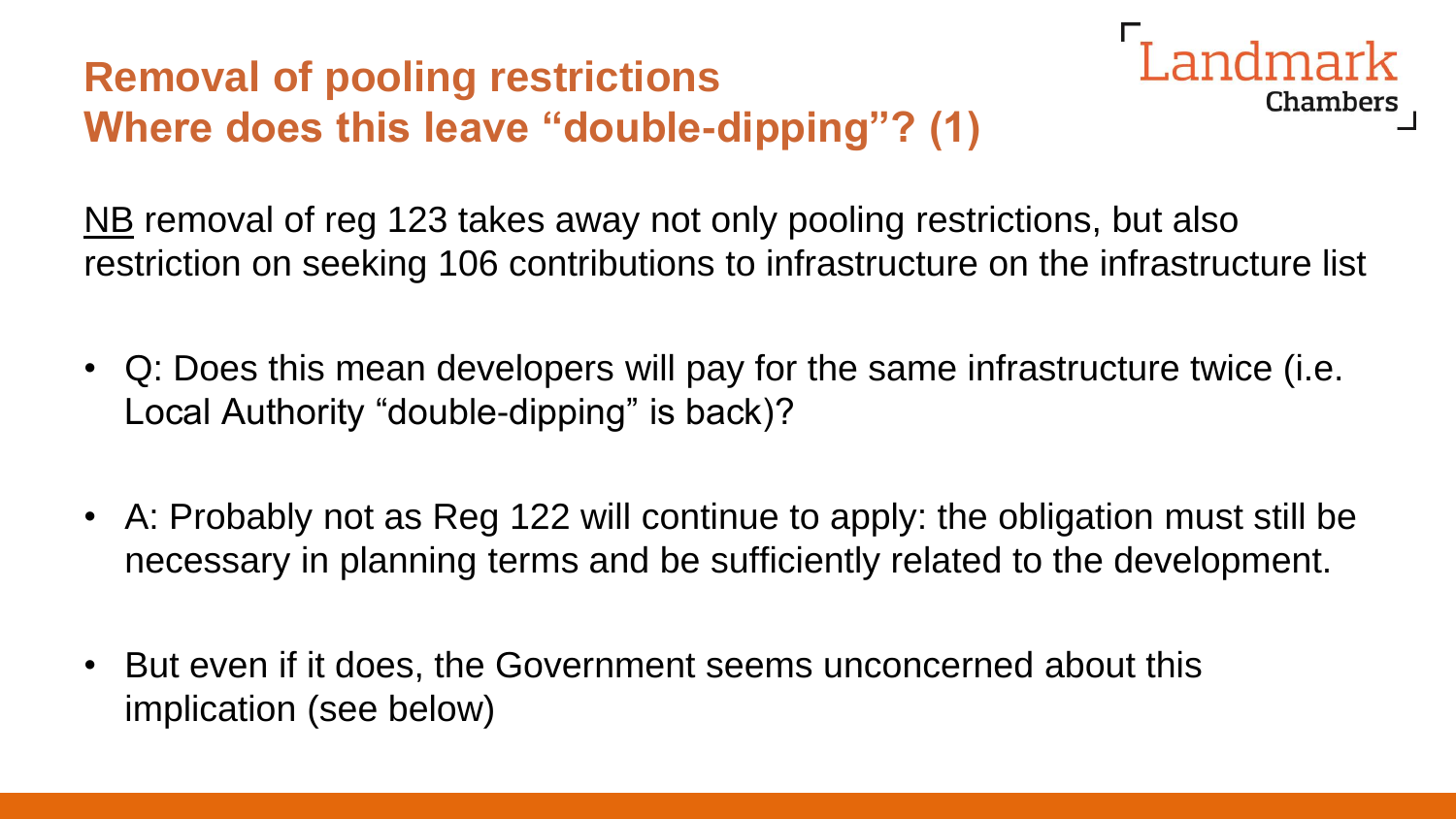#### **106 agreements: pooling restrictions (2)**



- Attempts to avoid through artificial sub-division of projects in s. 123 lists
- Conversely, resulted in applications being refused on the basis that the number of contributions had already been met.

andmark

**Chambers** 

• **Reg 123** has now been removed by Reg 11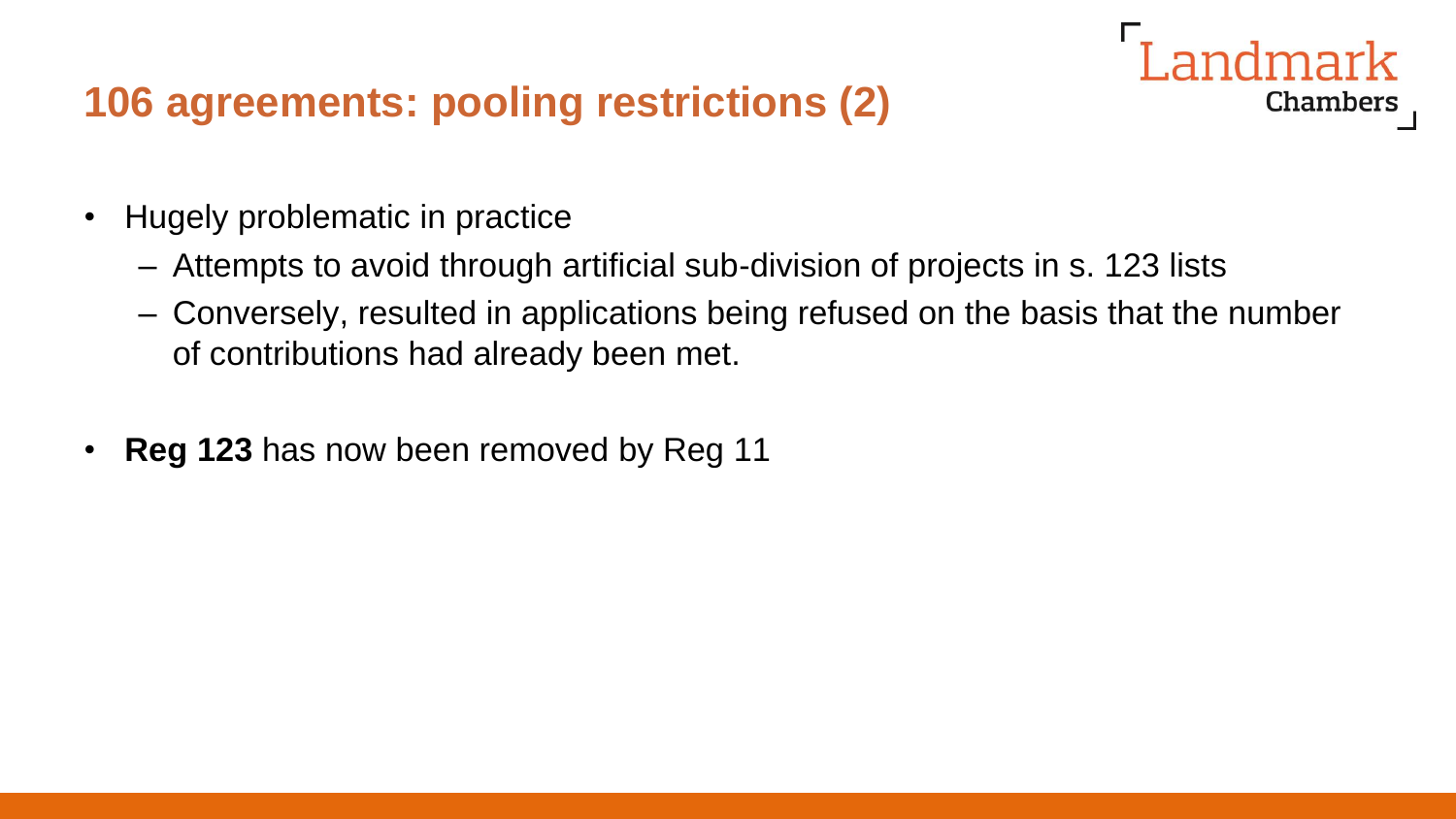# **Removal of pooling restrictions Where does this leave "double-dipping"? (2)**



**Landmark** 

• Time will tell: note para 18 of the government consultation response (June 2019):

"Of the 112 local authorities that responded to the open question, 41 used the opportunity to underline that removing the restriction would **improve flexibility and/or improve certainty**. Three private sector organisations, and eight other respondents made the same point. However, nine respondents stated that the new regulations **undermine the purpose of the Levy or could add complexity**. Eight of the 21 private sector organisations that responded to the open question, together with two trade and voluntary organisations, and two other respondents, stated that removal of the pooling restriction should not allow the Levy and section 106 planning obligations to be charged for the same piece of infrastructure. A small number of respondents (ten local authorities, one private sector respondent and one other respondent) requested that the Government provide additional clarity on how historic section 106 agreements should be treated."

• [https://assets.publishing.service.gov.uk/government/uploads/system/uploads/attachment\\_dat](https://assets.publishing.service.gov.uk/government/uploads/system/uploads/attachment_data/file/806284/Developer_contributions_government_response.pdf) a/file/806284/Developer\_contributions\_government\_response.pdf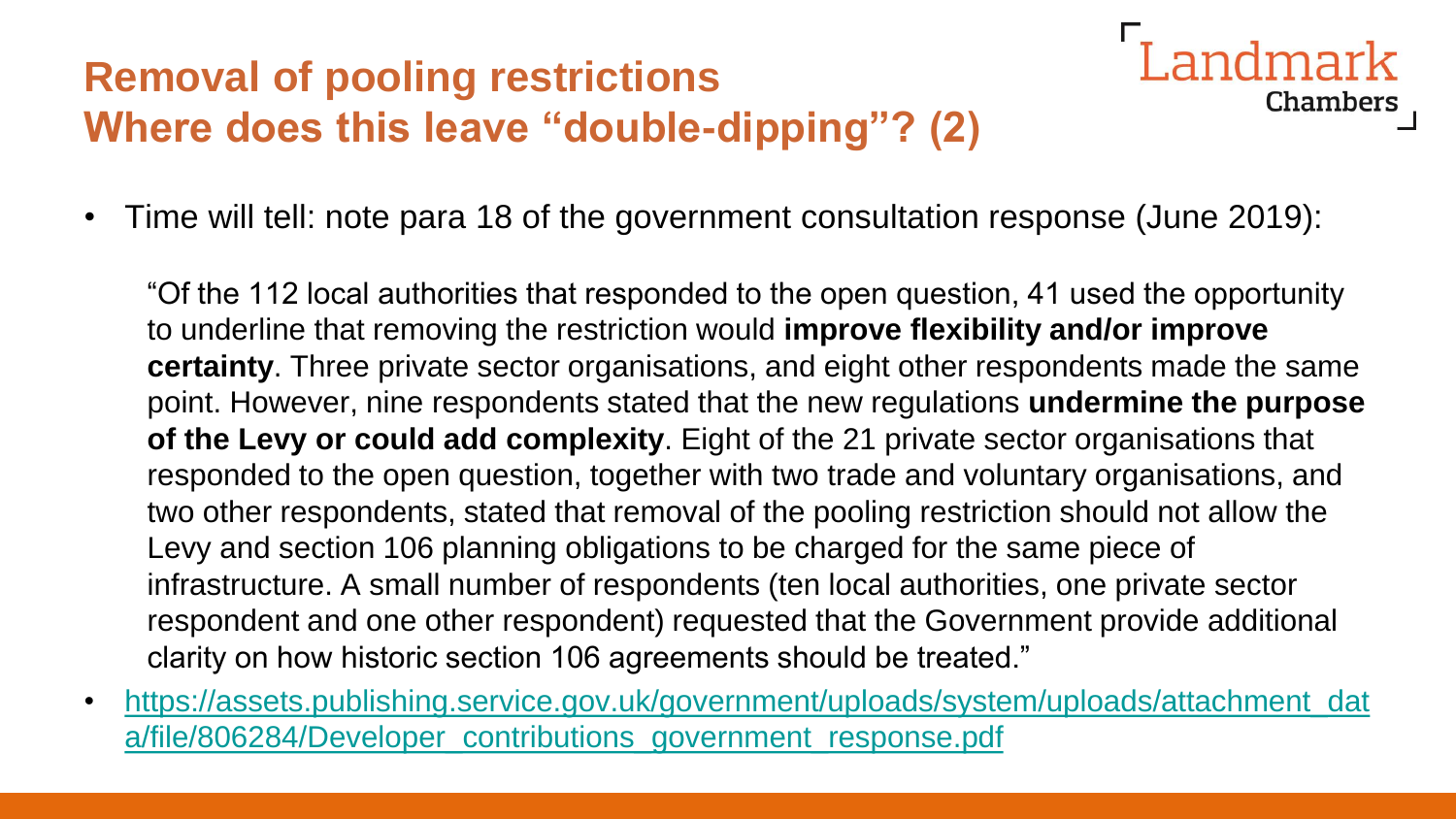# **Removal of pooling restrictions Where does this leave "double-dipping"? (3)**

• Time will tell: note para 21 of the government consultation response (June 2019):

"The Government acknowledges that 12 respondents expressed an opinion that using funds from section 106 and the Levy for the same piece of infrastructure ('double dipping') should not be allowed. This is dealt with in more detail in the response to Question 8. However, lifting the pooling restriction will address the uncertainty, complexity and delay that the restriction creates. Alongside the changes to regulation 123 lists, described in Question 8, it will allow authorities to use funds from both section 106 planning obligations and the Levy to pay for the same piece of infrastructure, regardless of how many planning obligations have already contributed towards an item of infrastructure. This will enable more flexible and faster infrastructure and housing delivery.."

Landmark

Chambers

• [https://assets.publishing.service.gov.uk/government/uploads/system/uploads/attachment\\_dat](https://assets.publishing.service.gov.uk/government/uploads/system/uploads/attachment_data/file/806284/Developer_contributions_government_response.pdf) a/file/806284/Developer\_contributions\_government\_response.pdf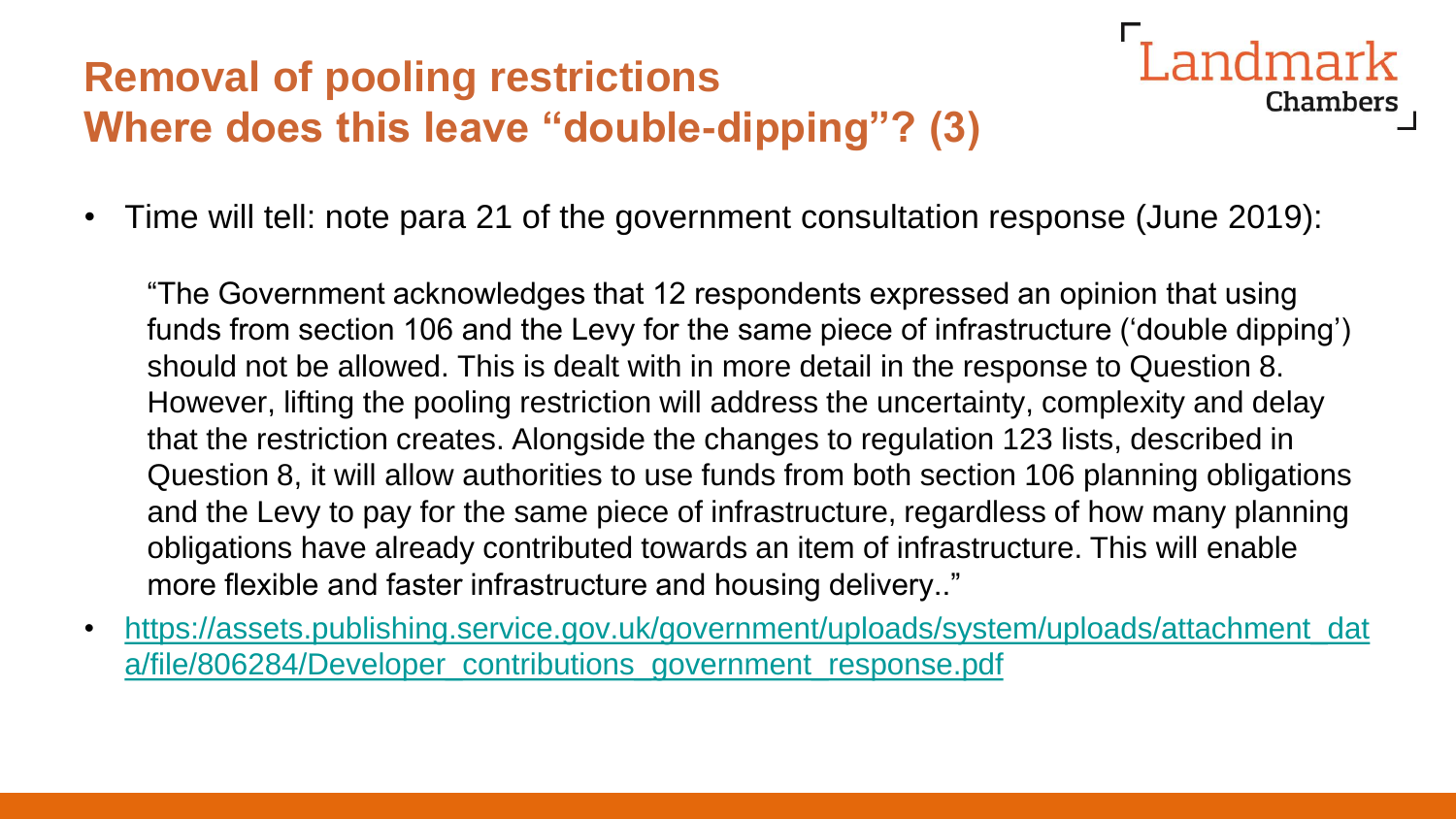# **Removal of pooling restrictions: Heading off the possible consequences**



The removal of pooling restrictions could encourage charging authorities to stop charging CIL. So …

- A charging authority that wants to stop charging CIL will have to follow a prescribed procedure (new reg 28A).
- This involves preparing a statement setting out details of the CIL receipts for the last five years, and an assessment of the impact in the following five years of not having a charging schedule.
- The measures that will be put in place to fund infrastructure needs will also need to be published. This information will be made available for a minimum period of four weeks, during which representations can be made regarding the proposal.